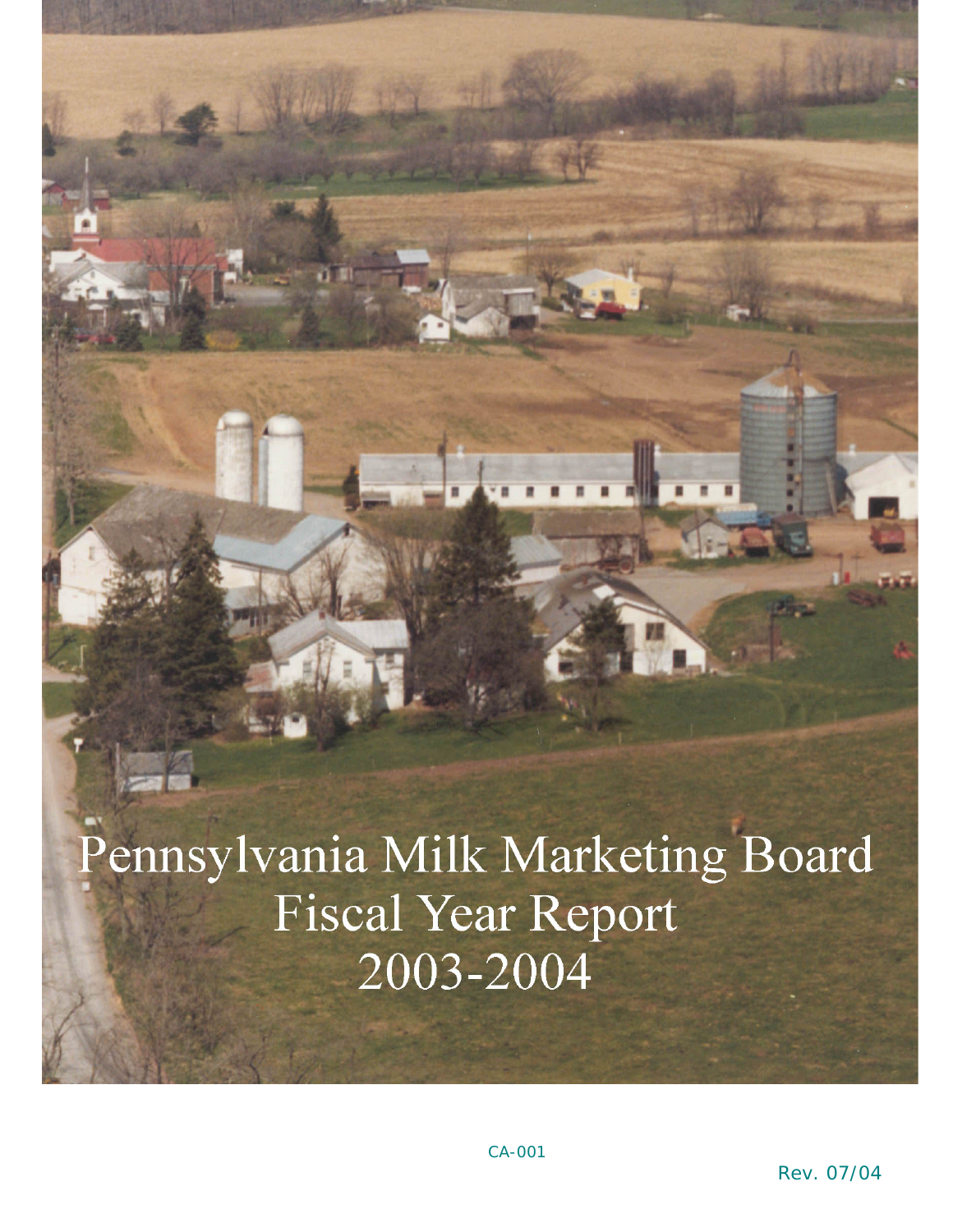The Pennsylvania Milk Marketing Board will make reasonable accommodations for persons with disabilities who visit the Milk Marketing Board. Please contact the Board at least two weeks before you visit so accommodations can be made.

If you have any comments or questions concerning this report, please contact the Bureau of Consumer Affairs, Room 110 Agriculture Building, 2301 North Cameron Street, Harrisburg, Pennsylvania 17110.

 Telephone (717) 787-4194 FAX (717) 783-6492 E-mail [RA-PMMB@state.pa.us](mailto:RA-PMMB@state.pa.us) Visit our web site [www.mmb.state.pa.us](http://www.mmb.state.pa.us/)

If you require this report in an alternative format, please contact the Board at (717) 787- 4194 or 1-800-654-5984 (Pennsylvania relay service for TTD users).

## **ON THE COVER**

East Malta Farms, Northumberland County, Central Pennsylvania, run by the Witmer family from 1935 - 1985. At its peak, it was the largest Guernsey bottling operation in the Commonwealth. Steve Witmer was a Field Supervisor for the Milk Marketing Board until his retirement in January 2004.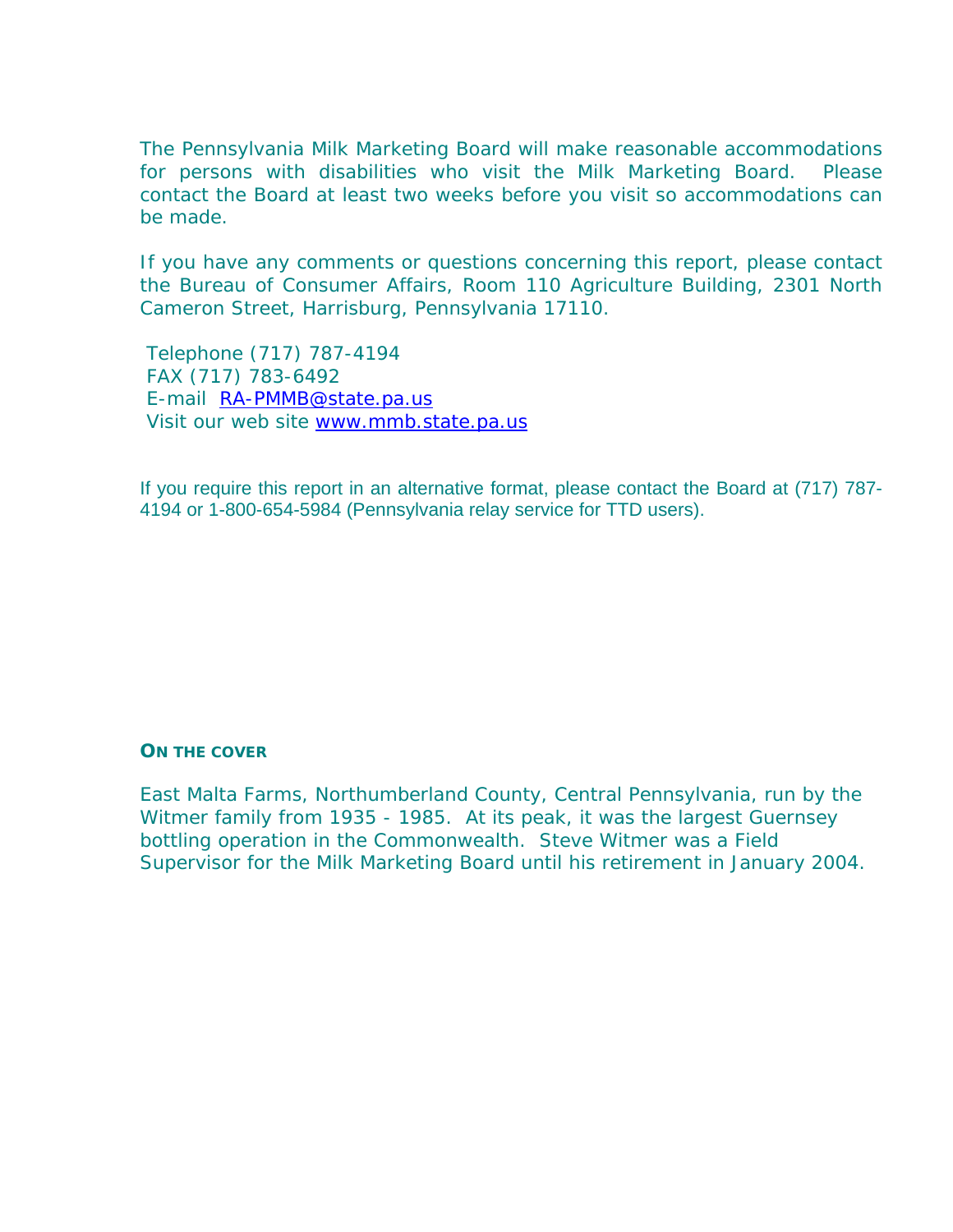# PENNSYLVANIA MILK MARKETING BOARD 2003 – 2004 FISCAL YEAR REPORT

# MISSION STATEMENT

To ensure that Pennsylvania's dairy industry remains vital, the Milk Marketing Board provides a regulatory environment that facilitates a safe, adequate supply of wholesome milk by providing security for its dairy farmers and milk dealers, while providing an adequate supply of dairy products for our consumers.

> Boyd E. Wolff, Chairman Luke F. Brubaker, Member Barbara A. Grumbine, Consumer Member Keith Bierly, Secretary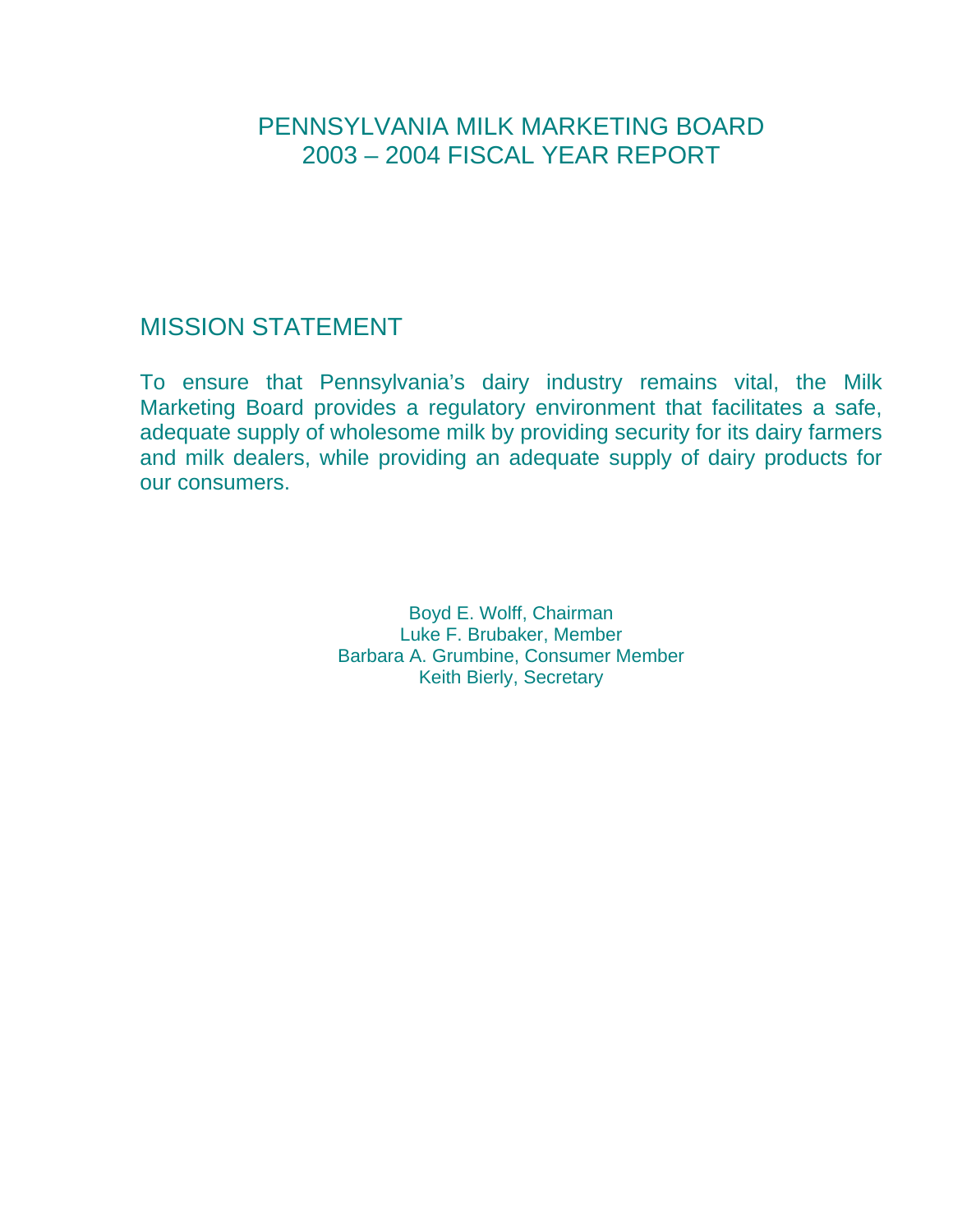July 2004

Honorable Edward G. Rendell Governor Commonwealth of Pennsylvania Room 225, Main Capitol Harrisburg, PA 17120

Dear Governor Rendell:

 I am pleased to present you with the Pennsylvania Milk Marketing Board's 2003 – 2004 Fiscal Year Report.

 Agribusiness remains the number one industry in Pennsylvania, and dairy is the largest segment of that industry. In 2003, Pennsylvania's milk cows produced approximately 10.3 billion pounds of milk, representing 6.6% of the nation's milk supply and ranking Pennsylvania the fourth largest milk producing state in the nation; gross income from the marketing of milk accounted for approximately \$1.3 billion. Our dairy producers, processors, and distributors have a huge impact on the Commonwealth's economy. The Pennsylvania dairy industry provides over 77,000 direct and indirect jobs and more than \$49 million in property tax revenue. As such, the Milk Marketing Board has a tremendous responsibility regulating all aspects of the Pennsylvania milk industry from the farm to the consumer.

 My fellow Board members and I do not take this responsibility lightly. We are confident that Pennsylvania will remain among the nation's leading dairy states, due to our hard-working dairy farmers and the unparalleled number and diversity of our processors and manufacturers. Through the mandates set forth in the Milk Marketing Law, the Milk Marketing Board will continue its vital and stabilizing role, ensuring all segments of the industry receive an equitable price for milk, thus guaranteeing a continual supply of pure and wholesome milk to the citizens of Pennsylvania.

Respectfully submitted,

Boyd E. Wolff

**BOYD E. WOLFF CHAIRMAN**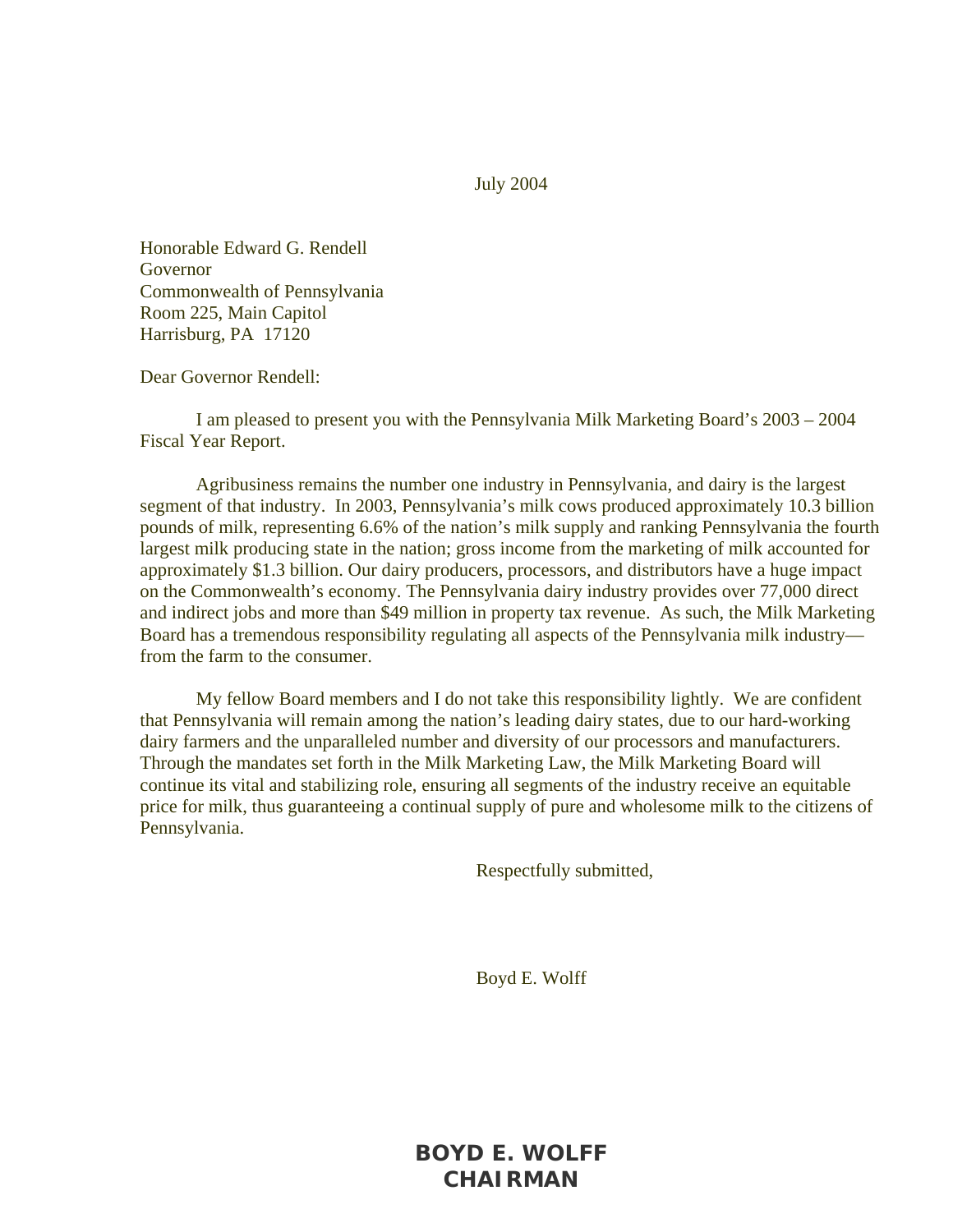

On April 23, 2003, the Pennsylvania Senate voted to confirm former Secretary of Agriculture Boyd Wolff's appointment to the Pennsylvania Milk Marketing Board. Governor Edward G. Rendell named Mr. Wolff Chairman of the Board on April 25, 2003.

Mr. Wolff brings a lifetime of dairy experience to the Pennsylvania Milk Marketing Board. He was born and raised on a dairy farm in Westmoreland County. After graduating from Penn State in 1953 with a B.S. Degree in Dairy Husbandry, Mr. Wolff returned to his home farm. Over the next 33 years, he expanded the farm from 1 10 acres to 410 acres and the herd from 30 to 100 cows. He receiv ed the "Master Farmer Award" in 1970 and in 1977 the Pennsylva nia Farm Bureau's "Distinguished Service to Agriculture Award." During that time, Mr. Wolff was active in many agricultural and community organizations and his church.

As Pennsylvania Secretary of Agriculture from 1987 to 1995, Mr. Wolff continued his advocacy for agriculture by creating several new programs. These include Pennsylvania's Farm Land Preservation Program; the Animal Health Commission; and the Pennsylvania Diagnostic Laboratory System, which enables the Department, Penn State, and the University of Pennsylvania to share laboratory resources. As Secretary, Mr. Wolff also secured funding for the Department's new laboratory, spearheaded legislation allowing Pennsylvania's dairy and other commodity producers to work together to promote their products, and worked with dairy processors for regulations to extend the shelf life of milk. Mr. Wolff also served as a member of the State Ethics Commission from 1995 to 1998.

Mr. Wolff served on the Penn State Board of Trustees from 1984 to 2001 and received the "Distinguished Alumnus Award" in 2002. He continues to serve the University as an Emeritus Trustee.

Since 1996, he has completed 14 projects for the United States Agency for International Development (USAID). Four were in Russia; two each in Moldavia, Ukraine, and Zimbabwe; and one each in Poland, Venezuela, Macedonia, and Ethiopia. He helped farmers understand and develop cooperatives to secure supplies and market their products. In Ukraine he helped dairy processors form an organization similar to the Pennsylvania Association of Milk Dealers. Currently, Mr. Wolff serves on the Board of 10,000 Friends of Pennsylvania and the South Central Assembly for Effective Governance, where he chairs the Farm Land Preservation **Committee** 

Mr. Wolff resides in Harrisburg with his wife, the former Margaret A. Garvis. They have three daughters – Patricia, Corrine, and Margaret L., and two grandchildren. Mr. and Mrs. Wolff are members of the Harrisburg Pine Street Presbyterian Church where he serves as an elder.

## **LUKE F. BRUBAKER MEMBER**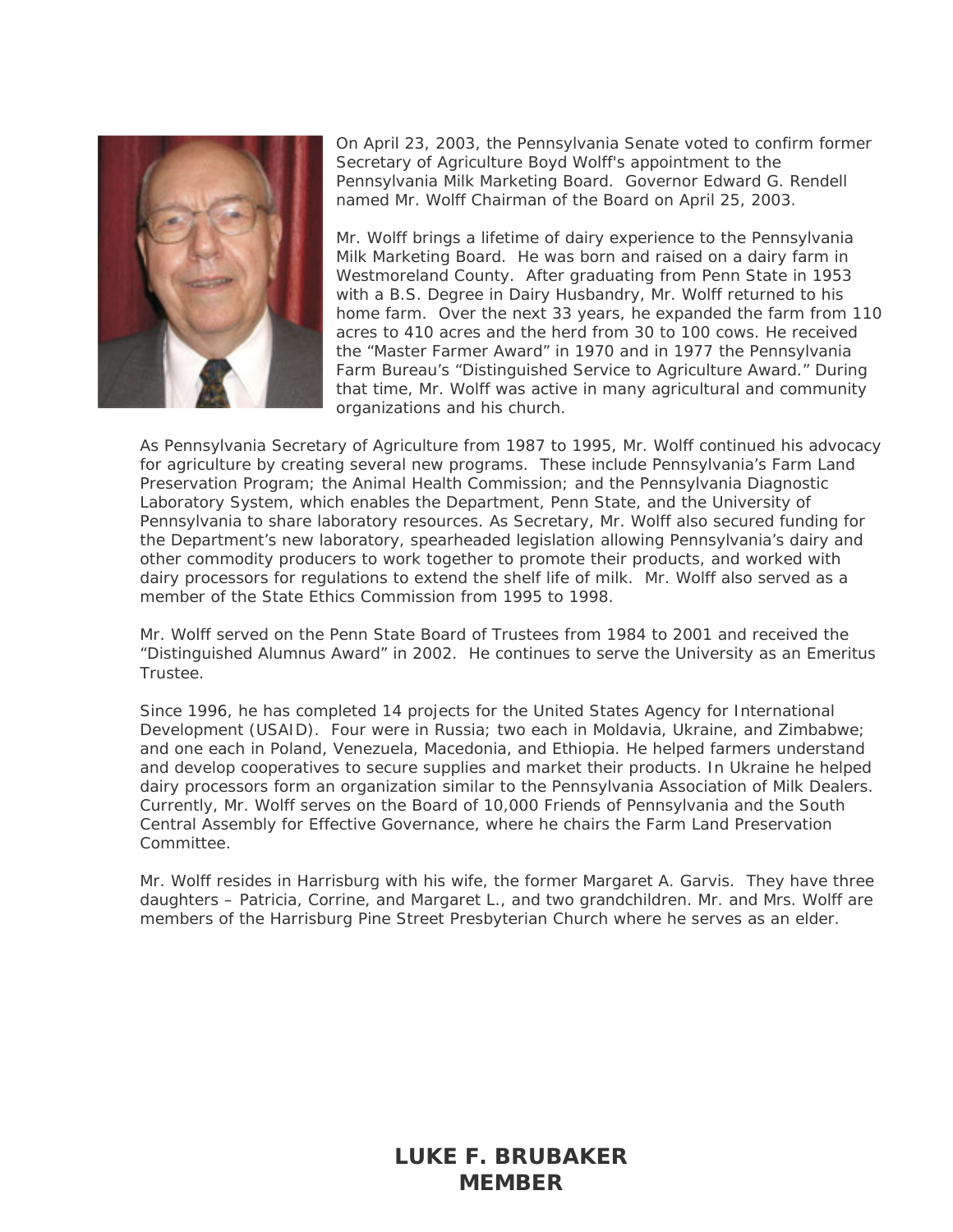

Mr. Brubaker was first appointed to the Board by Governor Thomas J. Ridge in 1997; he was re-appointed by Governor Edward G. Rendell and unanimously confirmed by the State Senate in September 2003.

Mr. Brubaker is a dairy farmer with 30 years of experience in the Pennsylvania dairy industry. With his two sons, he manages a 1,000 acre dairy agri-business partnership. He has been Chairman of Lancaster Farm Service Agency since 1996 and a participating farmer in the Chesapeake Bay Program. Mr. Brubaker is also past president of the Lancaster County Farm and Home Foundation.

Mr. Brubaker was a member of the East Donegal Planning

Commission from 1986 to 1992 and was Chairman of the East Donegal Board of Supervisors from 1993 to 1997. He is Chairman of Environmental Coordinators for Lancaster, Lebanon, York, Dauphin, and Berks Counties in conjunction with the Department of Environmental Protection and the Pennsylvania Farm Bureau, is on the Board of Trustees of the Lancaster County Farmland Trust and winner of the 2001 Pennsylvania Dairy Stakeholders Pacesetters Award. He has also been the recipient of the Dairy of Distinction Award. In 1999 Brubaker Farms was awarded the National Environmental Stewardship Award in recognition of production and practices and concern for community and in 2002 completed the Pennsylvania Environmental Agricultural Conservation Certification of Excellence (PEACCE) Program.

Internationally, as a member of an economic development team, Mr. Brubaker assisted in developing small businesses in Bolivia. In 1997, 1998, and 2001, he served as an ambassador to the Russian Republic and Ukraine for dairy management, nutrition, marketing, and overall expertise for the Citizens Network for Foreign Affairs.

Mr. Brubaker and his wife Barbara reside in Mount Joy, Lancaster County. They have three children – Cindy, Mike and Tony, and eight grandchildren. Mr. and Mrs. Brubaker are members of the Mount Joy Mennonite Church.

> **BARBARA A. GRUMBINE CONSUMER MEMBER**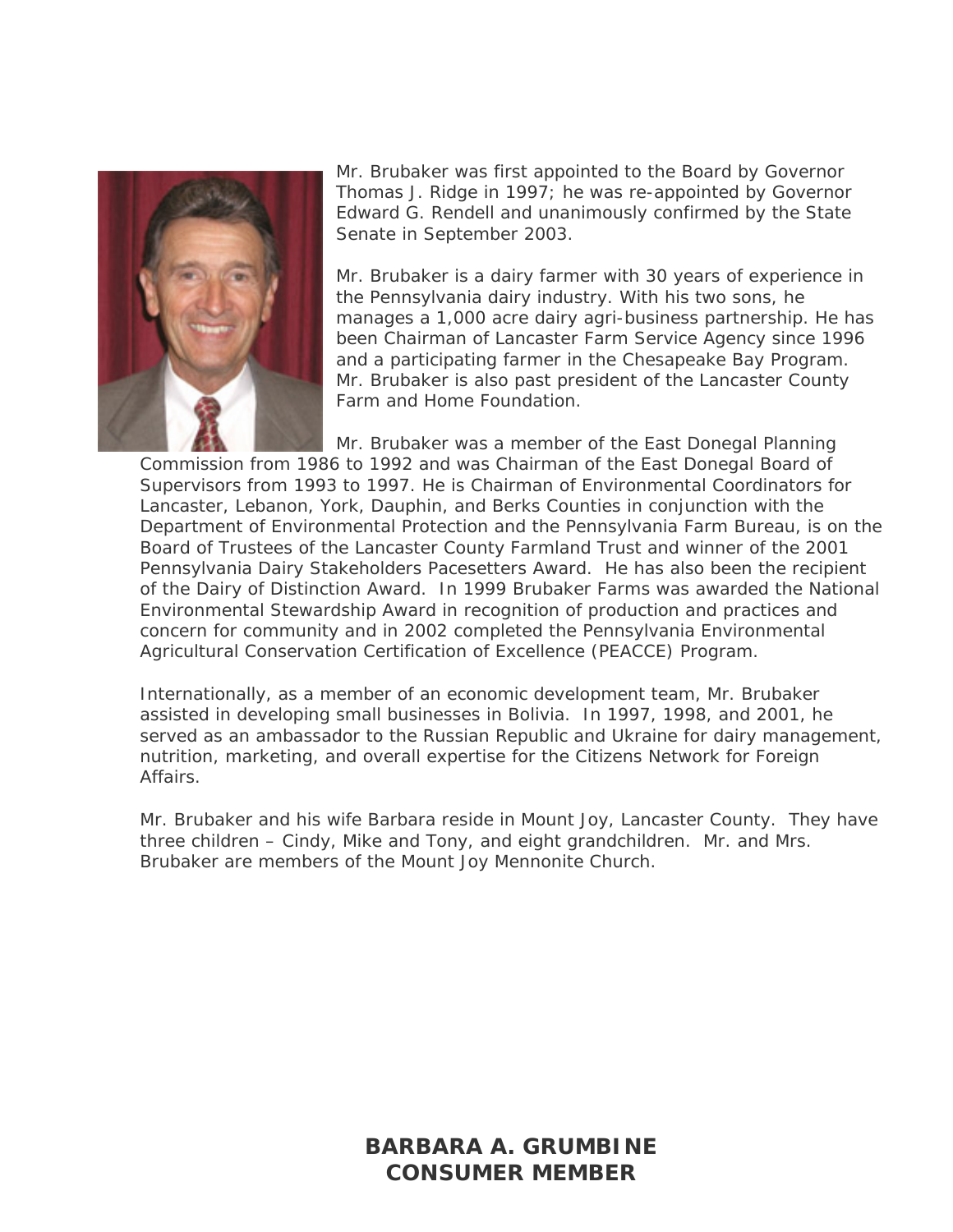

Mrs. Grumbine was appointed to the Board by Governor Thomas J. Ridge and was unanimously confirmed by the Pennsylvania Senate on May 22, 2001.

A graduate of Lebanon Catholic High School, she attended West Chester State College and is a licensed realtor. Currently Mrs. Grumbine serves as Vice Chairman of the Lebanon County Committee of the United States Department of Agriculture's (USDA) Farm Service A gency. She served in the Bush Administration as Northeast Area Director for the Agriculture Stabilization and Conservatio n

Service, an agency of the USDA. Mrs. Grumbine was the first female area director ever appointed.

She is also an active member of the American and Pennsylvania Farm Bureau, a member of the Myerstown Women's Club, past President of the Lebanon County Society of Farm Women, past treasurer of Penn's Agri-women/American Agri-women, and past Finance Chairman of the Lebanon County 4-H Development Board. Mrs. Grumbine has also served as Jackson Township Assessor, a member of the Township Election Board, Voting Machine Inspector, and as Judge of Elections. As a member of Frieden's Lutheran Church, she currently serves as secretary on the Church Council and is Chairman of the Social Ministry Team.

Mrs. Grumbine and her husband Dennis reside in Myerstown, Lebanon County. They have two sons - Daryl L. and Darren L., and three grandchildren. With their sons, Mrs. Grumbine and her husband own and operate a cash crop farm as well as run a used farm equipment dealership.

> **KEITH BIERLY SECRETARY**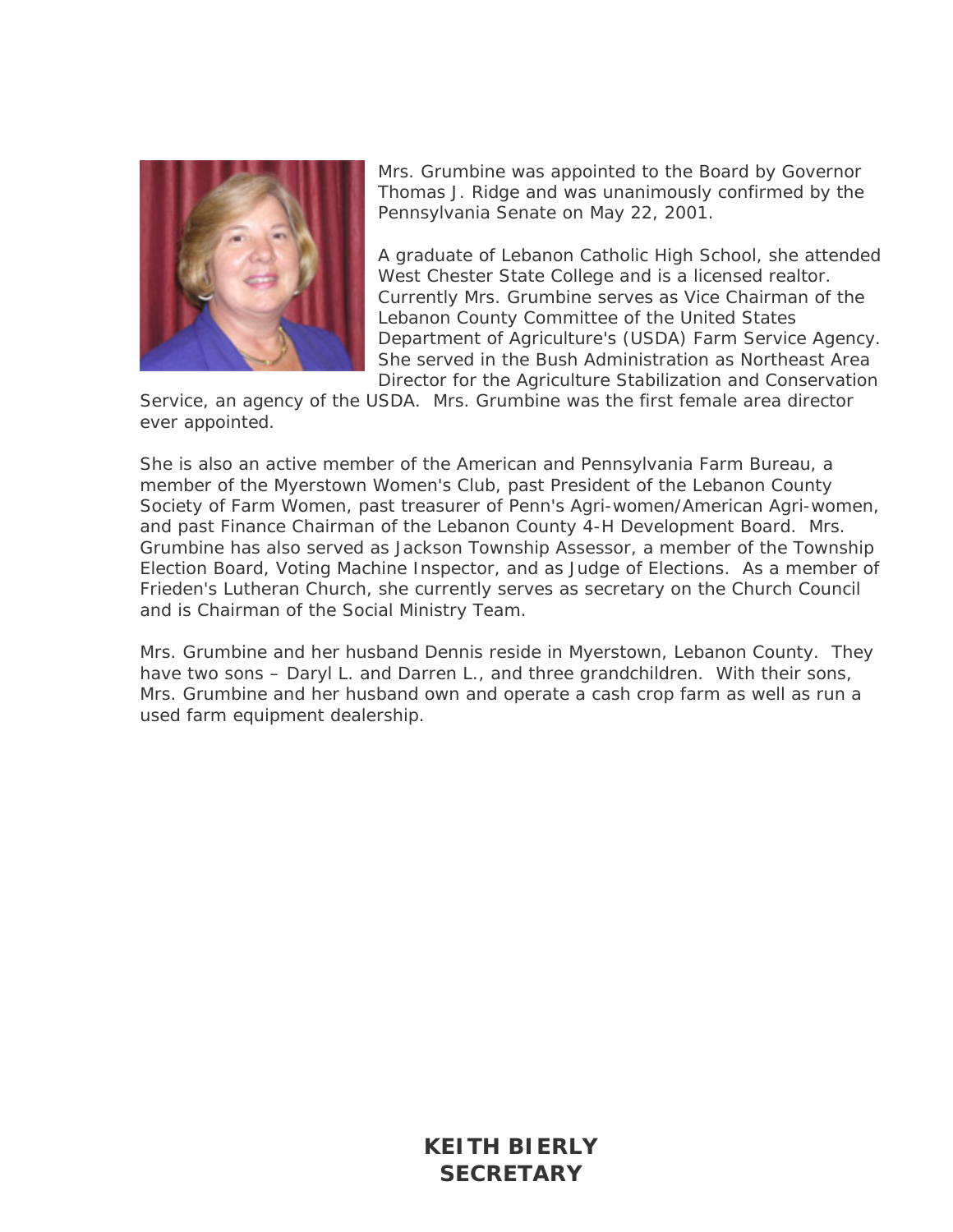

marketing of milk; he is the liaison between the Board Members Keith Bierly was appointed Secretary of the Pennsylvania Milk Marketing Board on April 12, 2004. The Secretary of the Agency is appointed by the Board Members to administer the Milk Marketing Law. He is responsible for the efficient and effective operation of the agency's day-to-day activities. It is the Secretary's responsibility to keep the Board Members informed regarding any activity that could have an effect on the and the dairy industry.

Mr. Bierly began his government service in 1975 when then Governor Milton Shapp appointed him as a Centre County District Justice. Mr. Bierly was later elected as a Centre County District Justice and served two six-year terms. In 1987, he

was elected to the first of four terms as a Centre County Commissioner. In 2000, Mr. Bierly was elected as a Gore delegate to the Democratic National Convention.

Mr. Bierly received his B. A. Degree in Political Science in 1972 from Lock Haven State University where he was a member of the Phi Kappa Phi Honor Society; he was named a Executive Management Program at the John F. Kennedy School of Government at Harvard University in 2001. Mr. Bierly has received recognition at the local, state, and national levels Distinguished Alumnus by his alma mater in 1992. In 1977 Mr. Bierly received his M. A. in Political Science/Constitutional Law from the Pennsylvania State University. He is also a graduate of the Pennsylvania Law Enforcement Academy, and he completed the Senior for his speeches and opinions dealing with the United States Constitution, its adoption process, and its meaning in the 21<sup>st</sup> century.

Mr. Bierly is married to the former Kimberly Yarnell. They reside in Centre Hall, Pennsylvania, with their three Golden Retrievers – Brandeis, Stratton, and Teddy Bear. When not working, Mr. Bierly enjoys watching college football, college basketball, and he follows the LPGA.

*enior Staff: Front Row (L to R) S Tracey Douglas Eberly, Secretary Bierly, Jackson. Top Row (L to R) David Weldon, Timothy Moyer, David DeSantis, John Howard.* 



## **INTRODUCTION**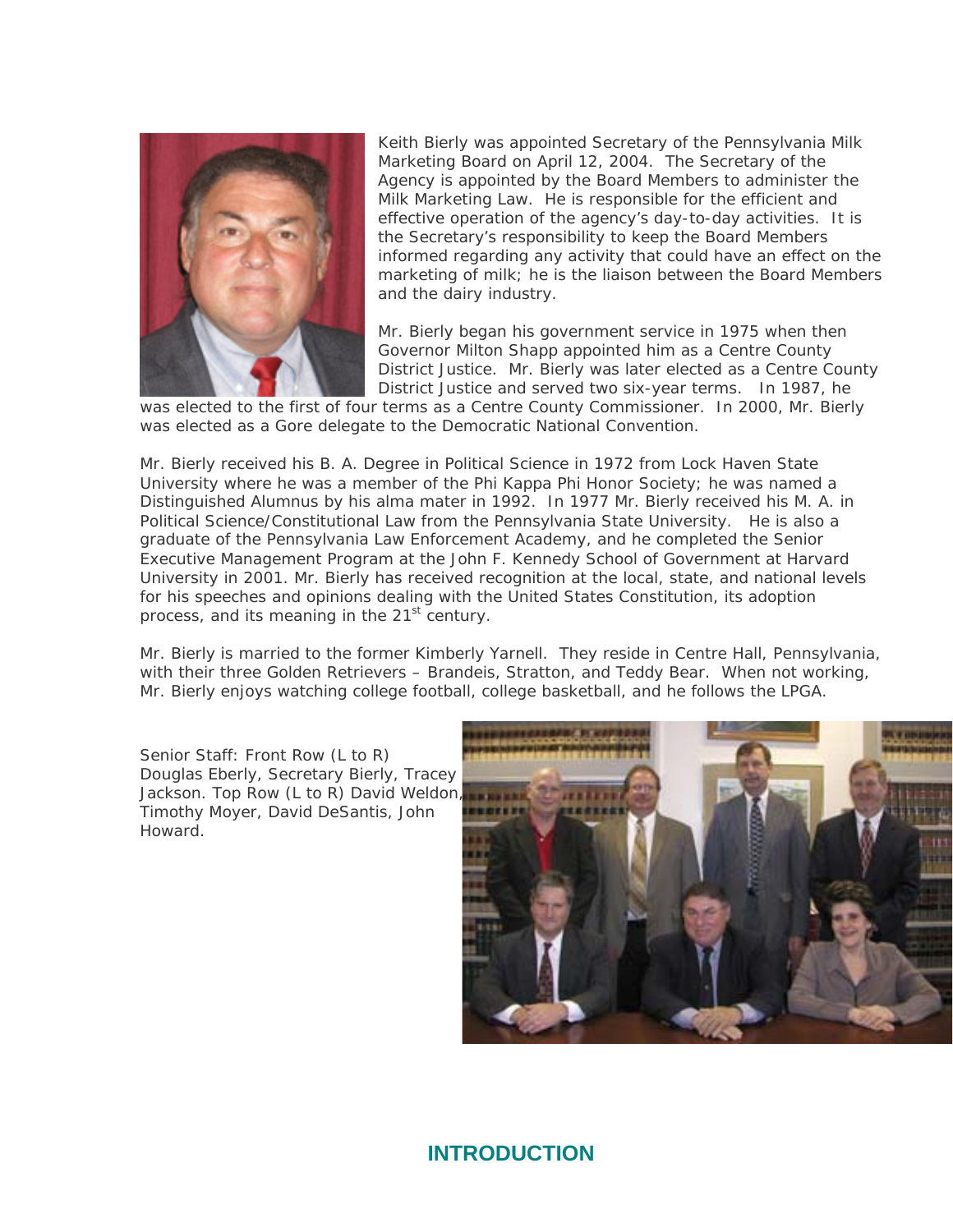he first Milk Control Law was enacted January 2, 1934, amended April 30, 1935, and replaced April 28, 1937, when the Pennsylvania Milk Control Commission was established as a permanent state government agency. The creation of the Milk The first Milk Control Law was enacted January 2, 1934, amended April 30, 1935, and replaced April 28, 1937, when the Pennsylvania Milk Control Commission was established as a permanent state government agency. The creatio 1930s. During this time prices paid to milk producers fell to one dollar per hundredweight or lower. Home delivered milk was \$.10 per quart. Pricing wars and destructive competitive practices were prevalent in many markets.

Since the original legislation, several amendments and improvements have been made. These changes allow Pennsylvania to manage more effectively the marketing of milk and promote the interests of Pennsylvania consumers. One change occurred in 1966 when the Milk Control Law was amended to establish the Bureau of Consumer Affairs. This Bureau distributes information to the public and responds to consumer inquiries. In 1968 the Law was again amended and re-named the Milk Marketing Law.

In 1985 the General Assembly re-established the Milk Marketing Board (MMB) after conducting an extensive review of its functions pursuant to the Sunset Act. In conjunction with re-establishing the agency, the General Assembly once again made amendments to the Milk Marketing Law.

Today, the MMB is an independent administrative agency designated to create stability in the marketing of milk by giving dairy farmers a fair and equal opportunity to market their milk. Payment for Pennsylvania-produced milk is guaranteed through the bonding of milk dealers and the Milk Producers' Security Fund. The Fund was established by the Milk Producers' Security Act of July 6, 1984. This Act ensures prompt payment to Pennsylvania producers by requiring the establishment of a Security Fund and by requiring milk dealers who purchase Pennsylvania-produced milk to post security, in the form of bonds, with the MMB. Currently, there is more than \$3.9 million in the Security Fund and more than \$91 million in collateral or corporate surety bonds.

The Milk Marketing Law allows farmers and milk dealers a reasonable profit while ensuring Pennsylvania consumers adequate supplies of milk at reasonable prices. The MMB accomplishes this by establishing minimum prices to be paid Pennsylvania farmers for 100 pounds of milk (11.6 gallons), and by establishing minimum wholesale prices and minimum retail prices. Prices are based upon evidence presented by interested parties during public hearings. All factors affecting the production, processing, packaging, delivery, and in-store handling costs of milk are considered.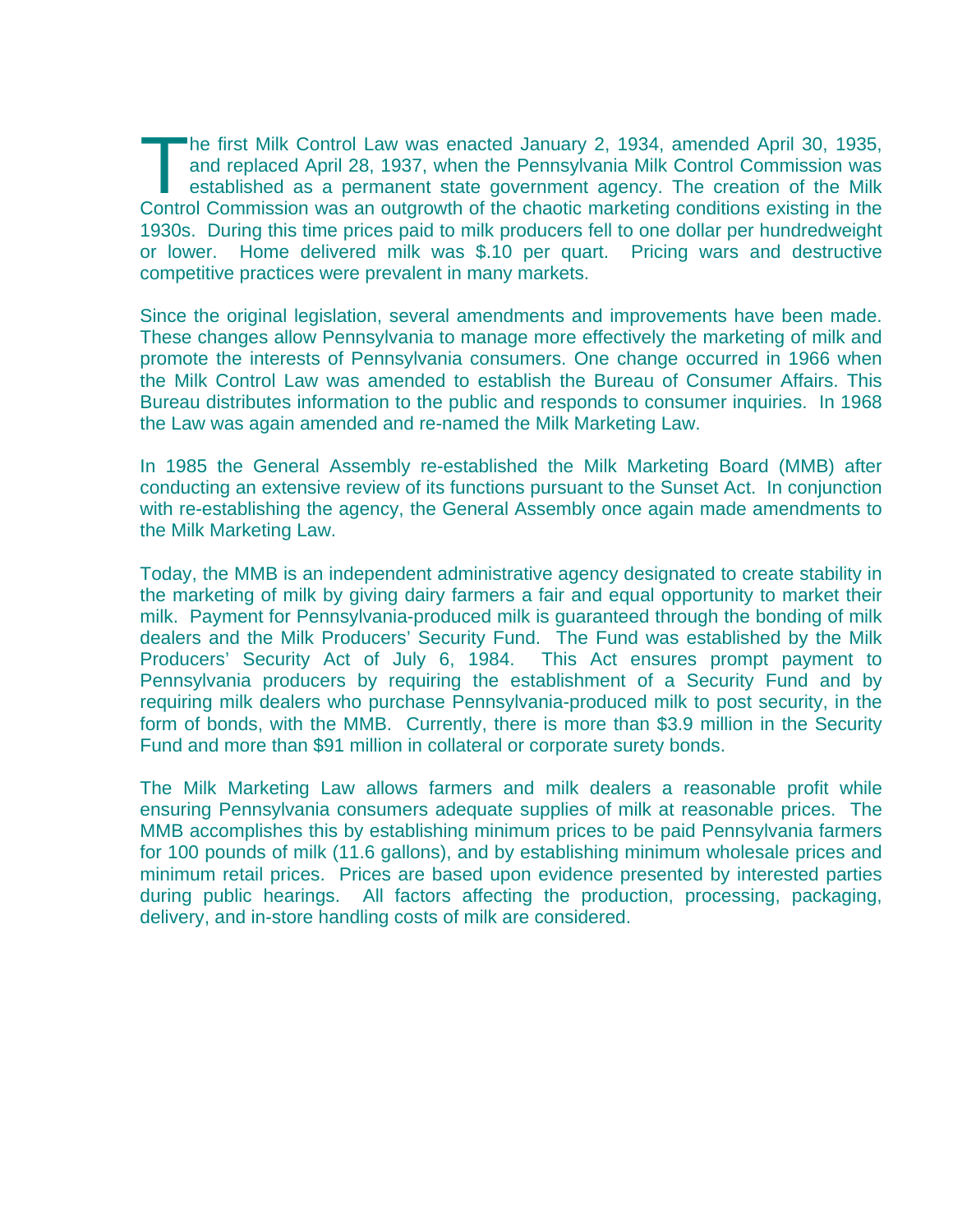Introduction *continued. . .* 

Pennsylvania is divided into six different milk marketing areas. Each area is regulated by a different official general order. Official general orders (OGOs) are issued by the Board after hearings are conducted at which evidence is presented concerning that particular area. OGOs establish the minimum prices to be paid to farmers for their milk, and establish the minimum wholesale price and minimum retail price in each area. Milk Marketing Areas 1 and 4 are also regulated under Federal Milk Marketing Order 1; Area 5 is regulated by Federal Milk Marketing Order 33; Milk Marketing Areas 2, 3, and 6 are not regulated by any Federal Milk Marketing Orders. However, some plants in Areas 2, 3, and 6 fall under federal regulations. Federal Milk Marketing Orders cover specific geographic areas and can cross state lines; these orders establish minimum prices for all classes of producer milk.

Both the federal government and the MMB monitor and enforce minimum payments to producers. Additionally, Pennsylvania enforces minimum wholesale and minimum retail out-of-store prices. Pennsylvania enforces a state-mandated premium over the announced state and federal minimum price paid to producers. The state-mandated premium is paid to Pennsylvania farmers for milk that is produced, processed, and used as Class I milk (fluid drinking milk) in Pennsylvania. The federal producer price does not consider production and marketing conditions peculiar to Pennsylvania milk marketing areas (severe weather, fuel shortages, etc.). Since its inception in September 1988, the state-mandated premium has resulted in over 335 million additional dollars being paid to Pennsylvania farmers. Pennsylvania Milk Marketing auditors enforce Pennsylvania minimum payments to farmers through monthly audits of the dealers' books. Minimum retail prices are enforced by the Milk Marketing auditors and examiners who conduct monthly store surveys.

Milk dealers, subdealers, milk haulers, milk testers, and weigher/samplers operating in Pennsylvania are required to be licensed by the MMB. The Milk Marketing Fee Act of 1978 permits the MMB to establish fees for certain licenses and certificates relating to milk marketing. The revenue generated from these fees and from fines is the only funding source for the MMB.

The Pennsylvania Milk Marketing Board is as necessary now as it was in the 1930s. Agribusiness is the number one industry in the Commonwealth, and dairy is the largest segment of this industry.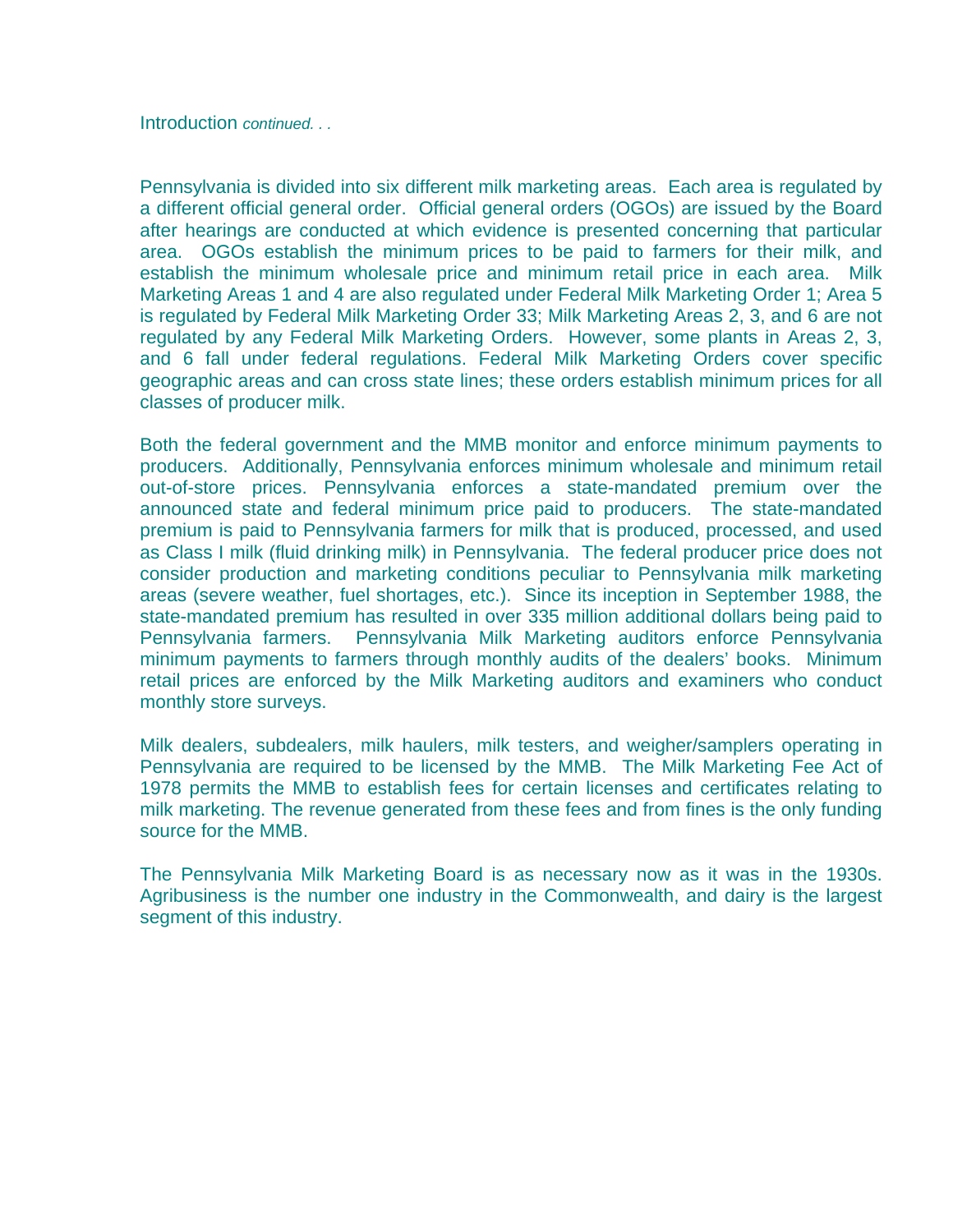# **FISCAL YEAR 2003-2004 IN REVIEW**

he Milk Marketing Law is administered by a three-member Board. Each member is appointed by the Governor with the advice and consent of a majority of the State Senate. The Governor appoints one member as chairman, and another member to The Milk Marketing Law is administered by a three-member Board. Each member is appointed by the Governor with the advice and consent of a majority of the State Senate. The Governor appoints one member as chairman, and anot Wolff to the Board, and on April 25, 2003, he named Mr. Wolff Chairman. The Board Members appoint a secretary who is responsible for the administration and daily operation of the Agency. On April 12, 2004, the Board Members appointed Keith Bierly as Secretary of the Milk Marketing Board; he replaced Lynda J. Bowman, who retired in December 2003.

#### **LICENSES ISSUED**



The remaining revenues were generated from tester and weigher/sampler certificates, fines, refunds, and interest payments. Seventy-two percent of the revenue was expended for personnel costs.

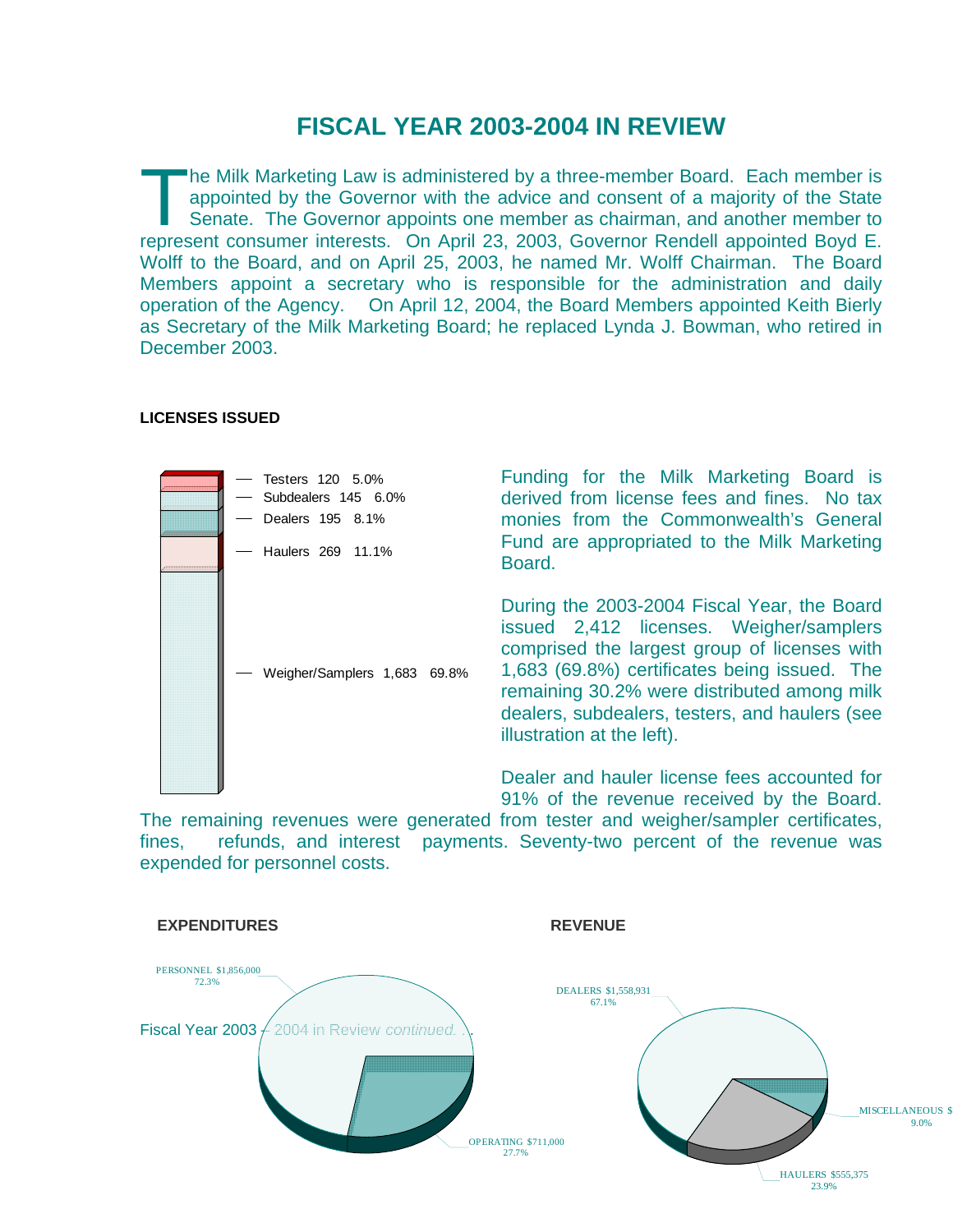## *FIELD STAFF ACTIVITIES*

o insure that Pennsylvania dairy farmers are being paid promptly and properly, the Board's field staff was kept quite busy. In cooperation with the Pennsylvania Department of Agriculture, the Board conducts a Bulk Milk Tank Calibration program. The program provides an opportunity for Pennsylvania dairy farmers to determine if their bulk tanks are correctly calibrated. Incorrect calibrations result in incorrect payments to dairy farmers. A member of the Board's staff operates the bulk milk test unit and responds to requests from dairy farmers for calibration throughout the state. T Priority is given to newly installed tanks; however, all requests are responded to. Two hundred twelve calibrations were completed from July 1, 2003 – June 30, 2004.

Payments to producers are based upon the components (fat, protein, and non-fat milk solids) in their milk. Milk samples are taken from bulk tanks at the time of milk pick-up. Board field staff monitors weigher/sampler pick-up procedures at the farm, and tests samples in the Board's offices in Harrisburg. Proper procedures must be followed to insure that the milk is not contaminated and to assure that dairy farmers will be paid correctly.

The Board has electronic testing equipment to determine the component levels of milk. If a Pennsylvania dairy farmer is concerned about his fat, protein, or solids test results, the Board's *Milk-O-Scan* testing equipment is used to verify the sample tests. The Board's equipment is calibrated by using official samples received from the United States Department of Agriculture (USDA) laboratories. Periodically, the Board requires independent laboratories to test these USDA samples to insure that the industry testing outcome matches the official results.



*Below Cliff Ackman checking milk prices at a supermarket* 

The Board's field staff is also responsible for conducting milk price surveys within the Commonwealth and in the bordering states of New York, New Jersey, and Maryland. Board staff conducted 508 price surveys during the fiscal year. These surveys show that Pennsylvania's regulated retail out-ofstore milk prices are comparable to those in other states with no retail price regulations and no state-mandated producer premium.

Additionally, the field staff is responsible for

financial audits, wholesale audits, monthly utilization review, and several other activities (see illustration on next page) to make sure that all segments of the dairy industry remain vital. Some of the data collected are presented as evidence during public hearings. Hearings to set minimum prices are held on an annual basis for each of the six milk marketing areas.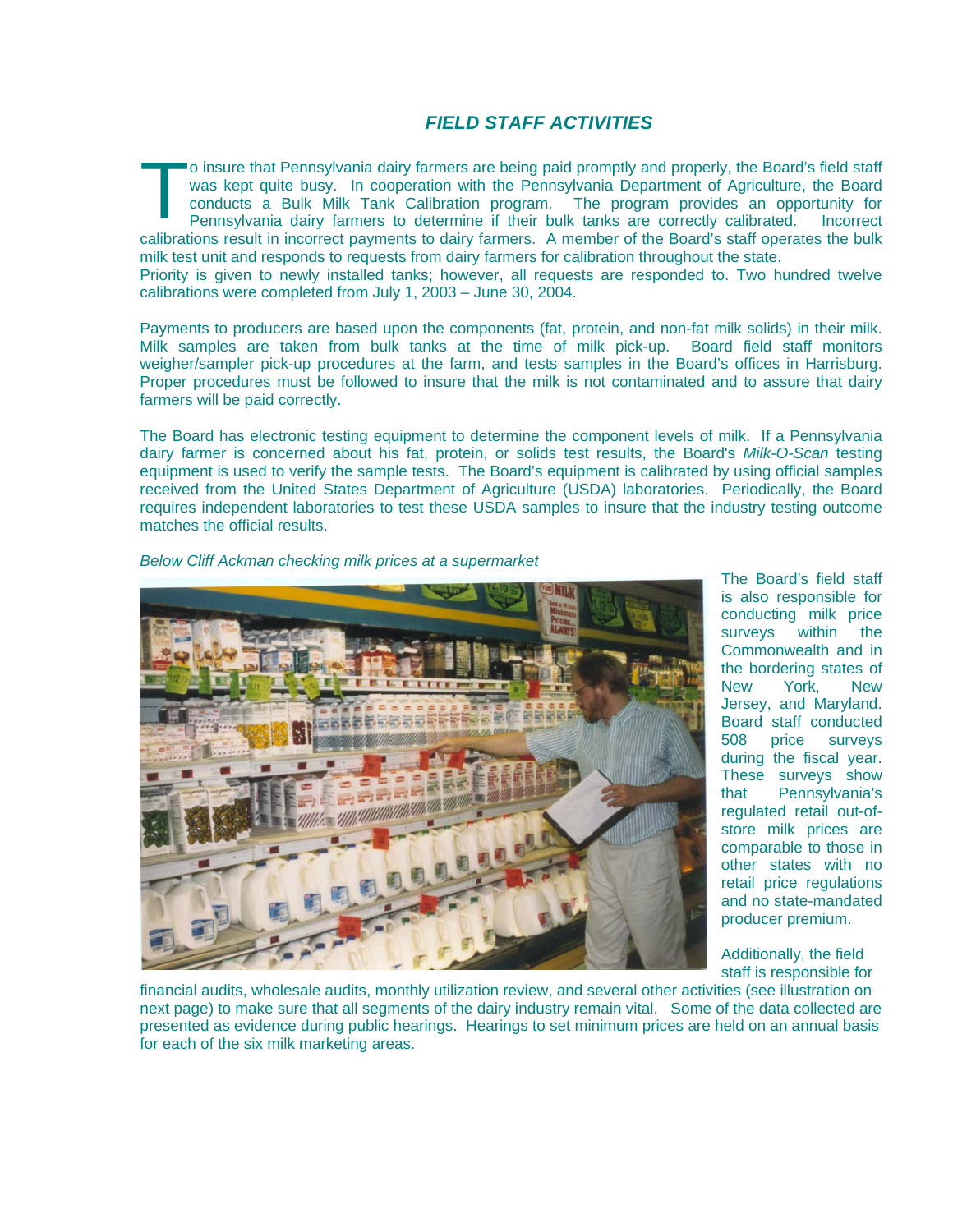Fiscal Year 2003 -2004 in Review *continued. . .* 

#### **FIELD ASSIGNMENTS COMPLETED**





*Auditor Duane Noll (L) and Audit Supervisor Fred Puchany audit a dealer's books* 

\* Checks include bulk tank checks, bulk tank driver checks, and bill of lading checks. \*\* Other includes dealer & producer interviews, wholesale audits, financial audits,

investigations, weighing & sampling reports, and calibration chart inspections.

## *PENNSYLVANIA DAIRY FARMERS*

ennsylvania dairy farmers saw Class I milk prices hit record highs in May and June 2004. The average Class I price in Pennsylvania jumped 38%, from \$18.19 per one hundred pounds of milk in April to \$25.16 per one hundred pounds of milk in May. In June the average Class I price increased an additional \$.81 to \$25.97 per one hundred pounds of milk. However, most dairy farmers receive a blend price for their milk, based on how their milk is utilized (Class I, Class II, etc.), which is a few dollars per one hundred pounds of milk less than the announced Class I price. Although these price increases were welcomed by Pennsylvania dairy farmers, they are still playing "catch up" because of low Class I prices they have experienced over the last couple years. The Board responded to the lower prices by maintaining the level of the state-mandated over-order premium (that is paid to Pennsylvania dairy producers for their Class I milk that is produced, processed, and sold as drinking milk in Pennsylvania) at \$1.65 per one hundred pounds of milk. This resulted in an additional \$30.8 million in revenue for Pennsylvania dairy farmers from July 1, 2003 – June 30, 2004 (see Appendix 3 for complete data). P

An average of 575,000 Pennsylvania milk cows produced approximately 10.3 billion pounds of milk on the 8,514 Pennsylvania dairy farms during the 2003 – 2004 Fiscal Year. Although this is a decrease from the 2002 – 2003 Fiscal Year, Pennsylvania retained its fourth place nationally in milk production by producing 6.6% of the nation's milk. The top three states nationally in milk production were California, Wisconsin, and New York, respectively.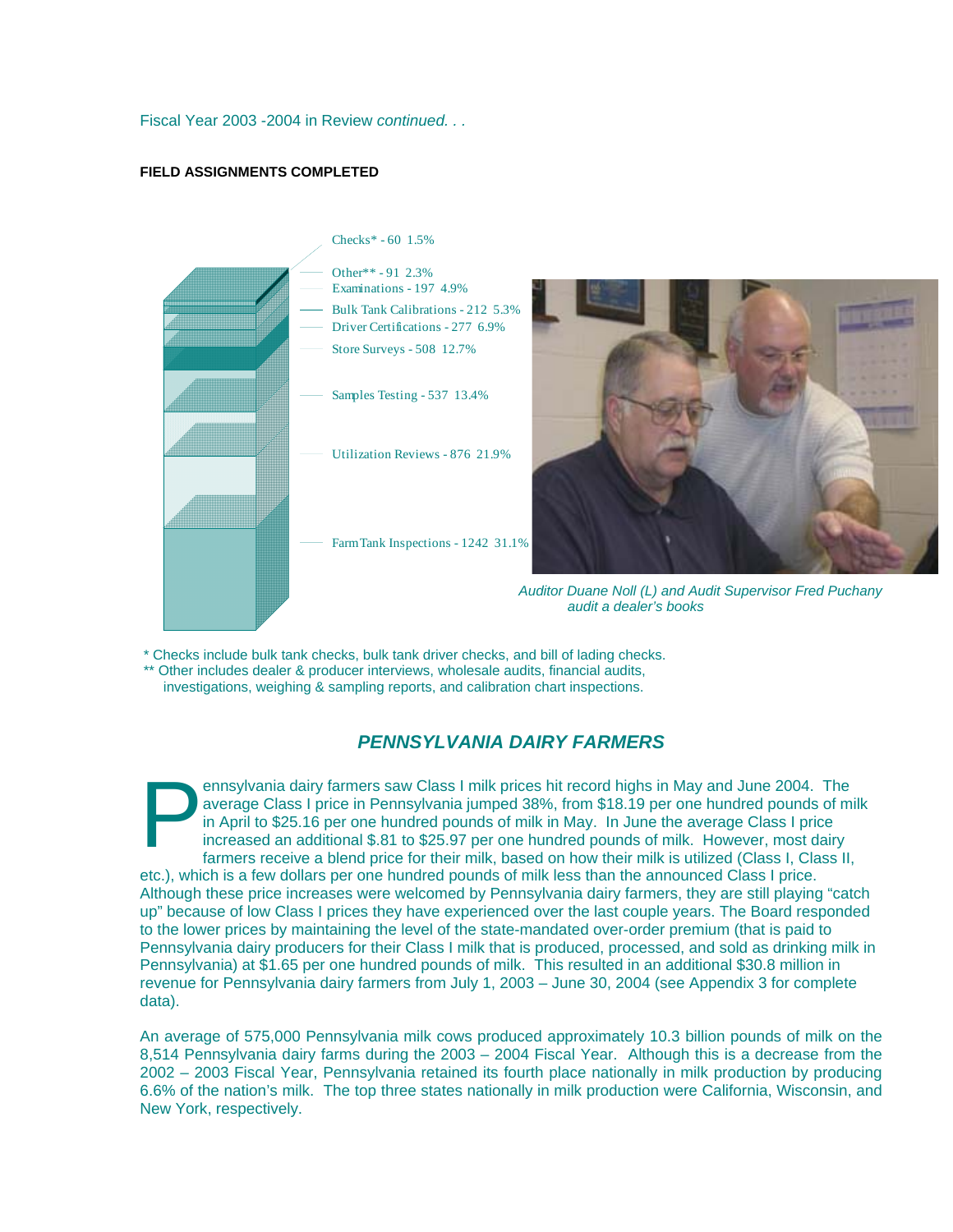Fiscal Year 2003 -2004 in Review *continued. . .* 

The Board's regulation of minimum producer, wholesale, and retail prices results in Pennsylvania dairy farmers receiving a much higher percentage of the retail price than dairy farmers in other states (see illustration below).



## PERCENTAGE OF RETAIL PRICE RECEIVED BY FARMERS

Source: International Association of Milk Control Agencies Retail Price Survey, February 2004.

Because the retail out-of-store price is based upon the price paid to the dairy farmer (including the state-mandated premium) there is a direct correlation between the producer price and the out-of-store price. When the producer price drops, the out-of-store price will be lower. When the farm price goes up, the retail-out-of store price increases (see illustration on the next page).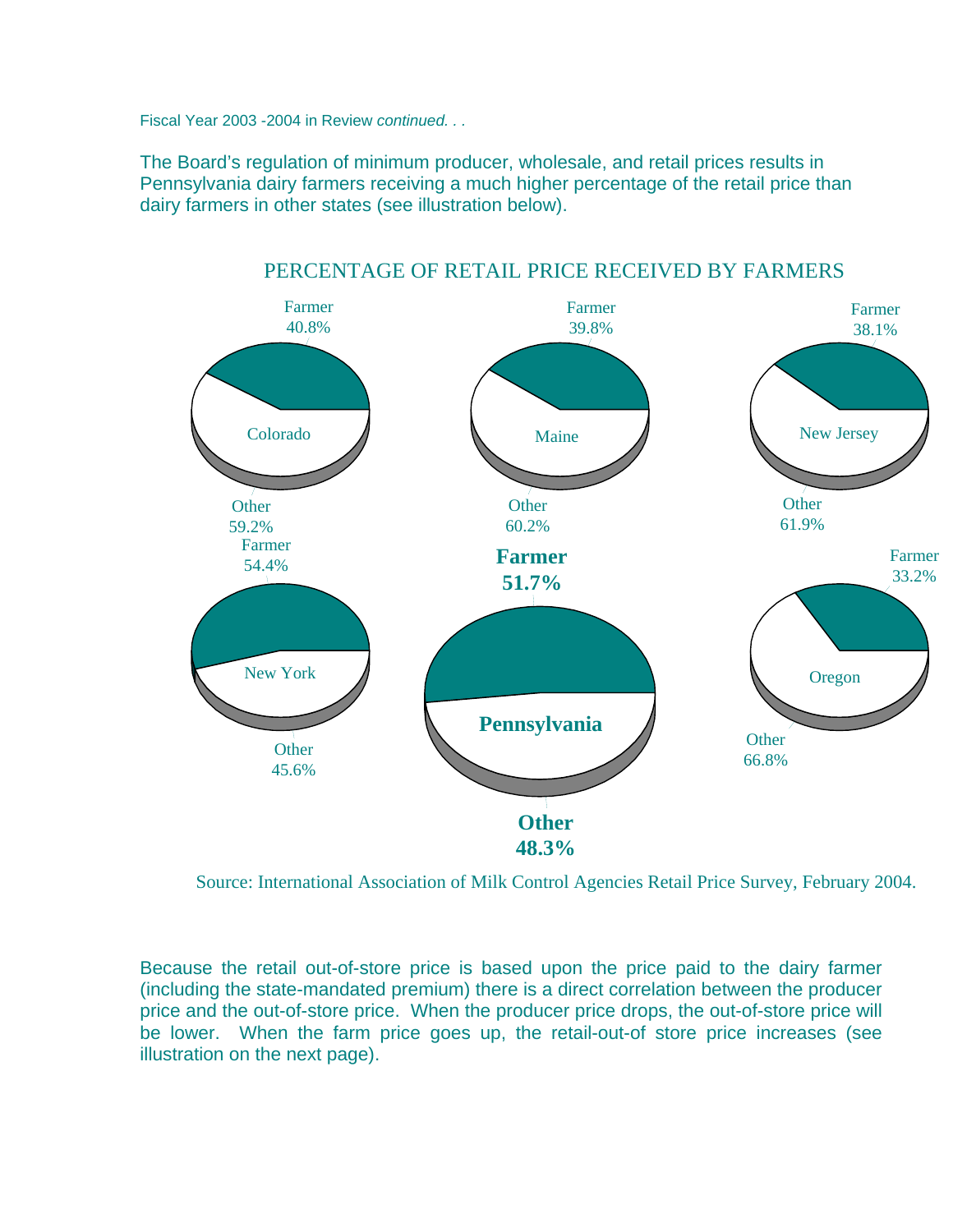Fiscal Year 2003 -2004 in Review *continued. . .* 



During the 2003 – 2004 Fiscal Year, whole milk accounted for 30% of Pennsylvanian's milk consumption; one percent milk, two percent milk, and skim milk combined accounted for 60%.

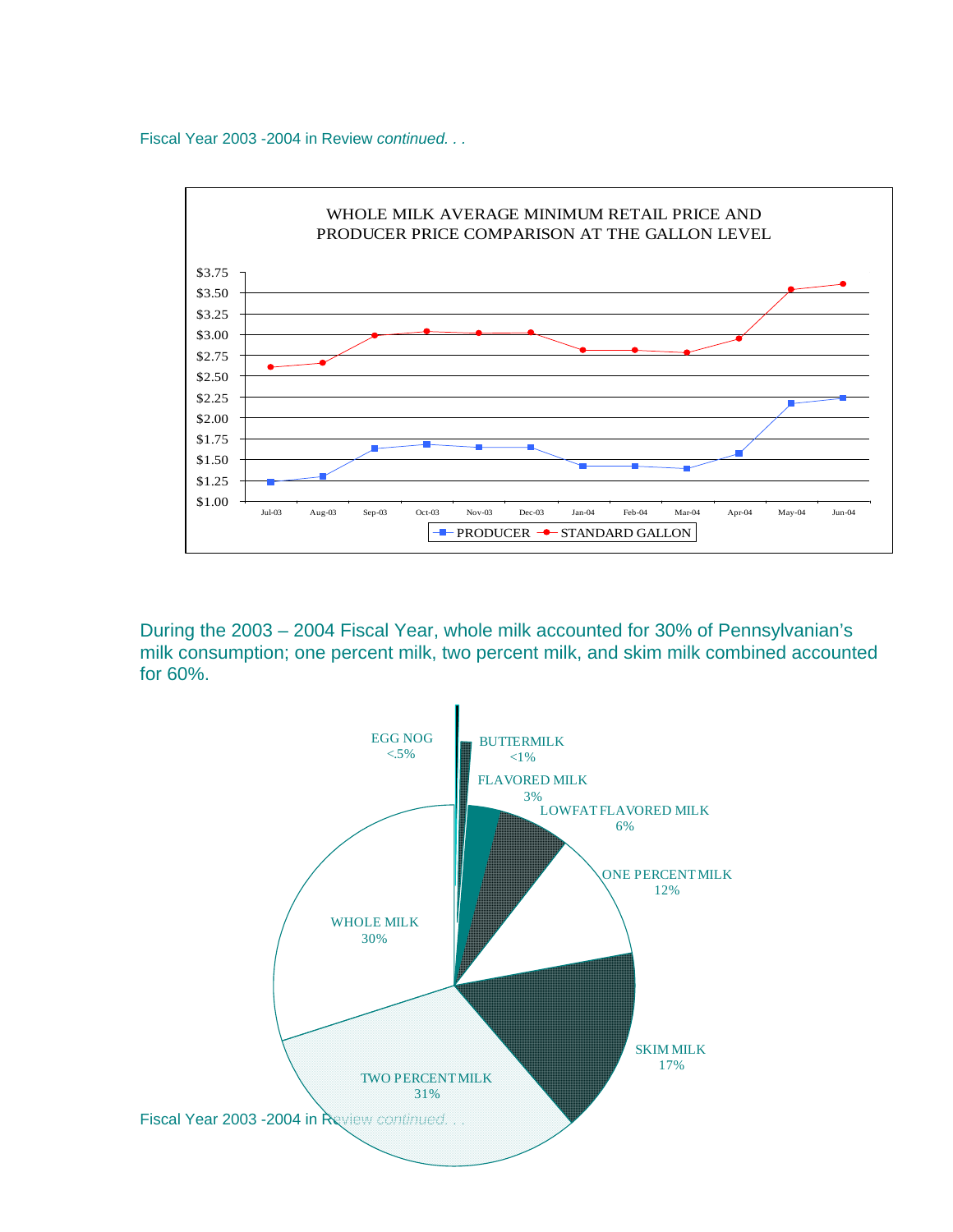## *LEGAL COUNSEL*

he prosecutorial function of the Board was accomplished through the issuance of 34 citations

alle ging violations of the Milk Marketing Law, regulations, or official general orders. Ten citat ions were issued for sales below minimum wholesale prices, one for a late dealer report, 12 for late hauler reports, five for late payment to producers, three for violation of the Board's coupon policy, one for failure to pay monthly security fund and quarterly license fees, one for a bond claim against a subdealer for failure to pay a milk dealer, and one for a bond claim against a milk dealer for a default in payment to producers.  $\frac{1}{\sqrt{1.34}}$ 

Nine citations were resolved by hearings, 14 were settled by consent orders, three were administratively dismissed, and eight citations were pending at the end of the Fiscal Year.

One of the hearings involved a bond claim against a subdealer for failure to account and make payment for milk purchased from a milk dealer and to consider whether to suspend or revoke that subdealer's license. The Board found insufficient evidence to suspend or revoke the subdealer's license or to claim on the subdealer's bond, but ordered the subdealer to continue to pay off the past balance due to the dealer in the manner provided in the Board's Regulations.

A claim was also made against the collateral bond of a cooperative milk dealer that defaulted in payment for milk purchased from another cooperative amounting to \$29,333.67. The dealer signed a consent order in lieu of a hearing, admitting the violation and allowing the Board to collect on its collateral bond in the amount of \$16,500.00. A check in that amount was received from the bank which had issued a letter of credit as collateral for the bond, and this amount was forwarded to the selling cooperative in partial satisfaction of the debt owed.

Twelve price hearings were held by the Board during the Fiscal Year and 13 official general orders were issued Two of these hearings addressed the state-mandated overorder premium, and six were Cost Replacement Hearings. A summary of the hearings held and a listing of the official general orders that were issued appear in Appendices 1 and 2.

All Milk Marketing Board hearings are open to the public. Each is announced on the Milk Marketing Board web site [\(www.mmb.state.pa.us](http://www.mmb.state.pa.us/)) under *Press Releases* and on the MMB calendar*.* The Milk Marketing Board Members are scheduled to meet publicly the first Wednesday of each month at 1:00 p. m. in Room 202 of the Agriculture Building, 2301 North Cameron Street, Harrisburg.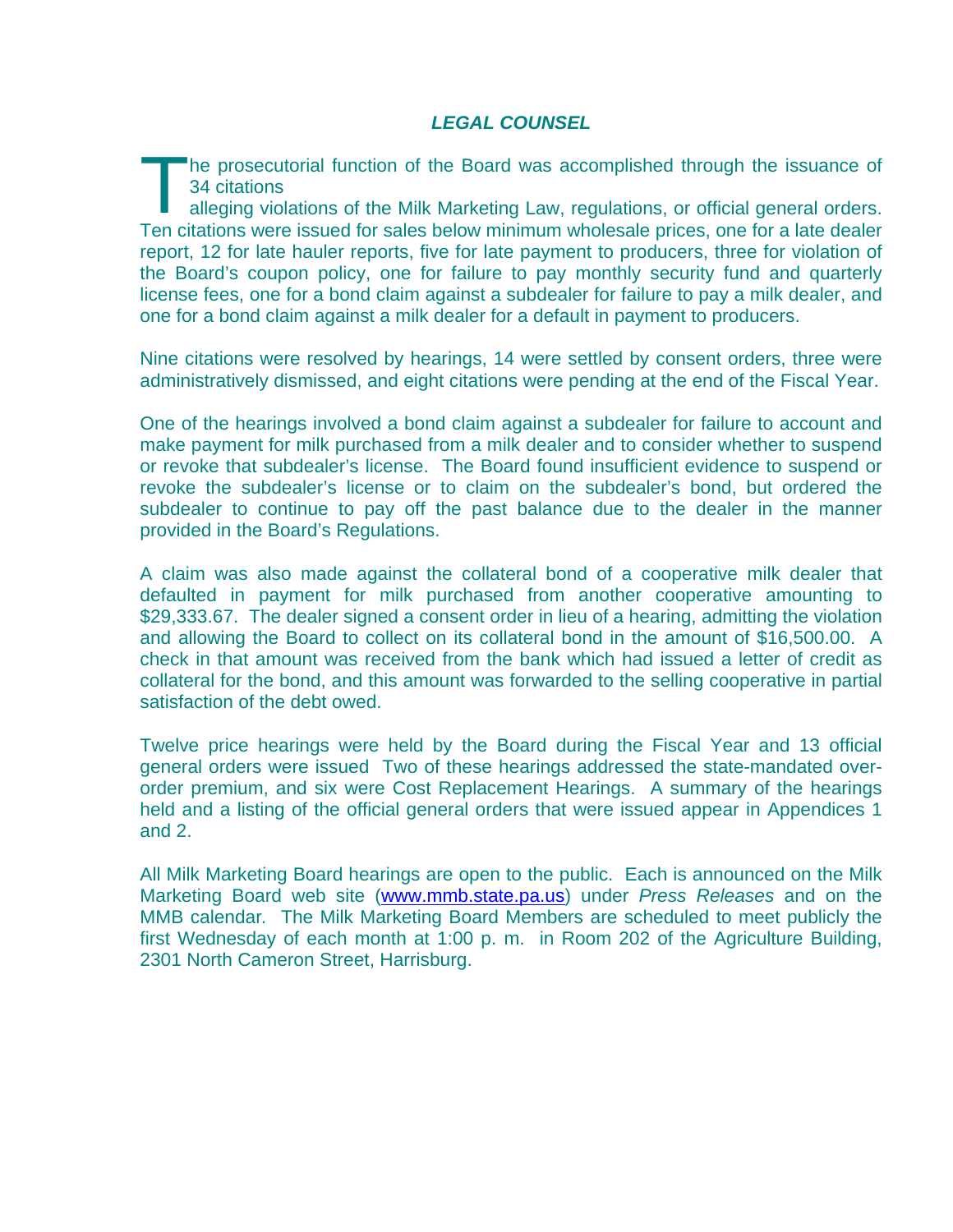## SUMMARY OF HEARINGS – FISCAL YEAR 2003-2004

## **July 2, 2003 – COST REPLACEMENT HEARING FOR MILK MARKETING AREA 4**

| <b>PURPOSE:</b> |                   |  |  | To receive evidence relative to updated costs for Milk |  |  |
|-----------------|-------------------|--|--|--------------------------------------------------------|--|--|
|                 |                   |  |  | Marketing Area 4 milk dealers and retailers.           |  |  |
| <b>RESULT:</b>  |                   |  |  | The Board issued a Cost Replacement Order for Milk     |  |  |
|                 | Marketing Area 4. |  |  |                                                        |  |  |

## **July 2, 2003 – COST REPLACEMENT HEARING FOR MILK MARKETING AREA 6**

- **PURPOSE:** To receive evidence relative to updated costs for Milk Marketing Area 6 milk dealers and retailers.
- **RESULT:** The Board issued a Cost Replacement Order for Milk Marketing Area 6.

## **October 1, 2003 – COST REPLACEMENT HEARING FOR MILK MARKETING AREA 1**

- **PURPOSE:** To receive evidence relative to updated costs for Milk Marketing Area 1 milk dealers and retailers.
- **RESULT:** The Board issued a Cost Replacement Order for Milk Marketing Area 1.

## **October 1, 2003 – COST REPLACEMENT HEARING FOR MILK MARKETING AREA 5**

- **PURPOSE:** To receive evidence relative to updated costs for Milk Marketing Area 5 milk dealers and retailers.
- **RESULT:** The Board issued a Cost Replacement Order for Milk Marketing Area 5.

## **November 5, 2003 – COST REPLACEMENT HEARING FOR MILK MARKETING AREA 2**

- **PURPOSE:** To receive evidence relative to updated costs for Milk Marketing Area 2 milk dealers and retailers.
- **RESULT:** The Board issued a Cost Replacement Order for Milk Marketing Area 2.

## **November 5, 2003 – COST REPLACEMENT HEARING FOR MILK MARKETING AREA 5**

- **PURPOSE:** To receive evidence relative to updated costs for Milk Marketing Area 5 milk dealers and retailers.
- **RESULT:** The Board issued a Cost Replacement Order for Milk Marketing Area 5.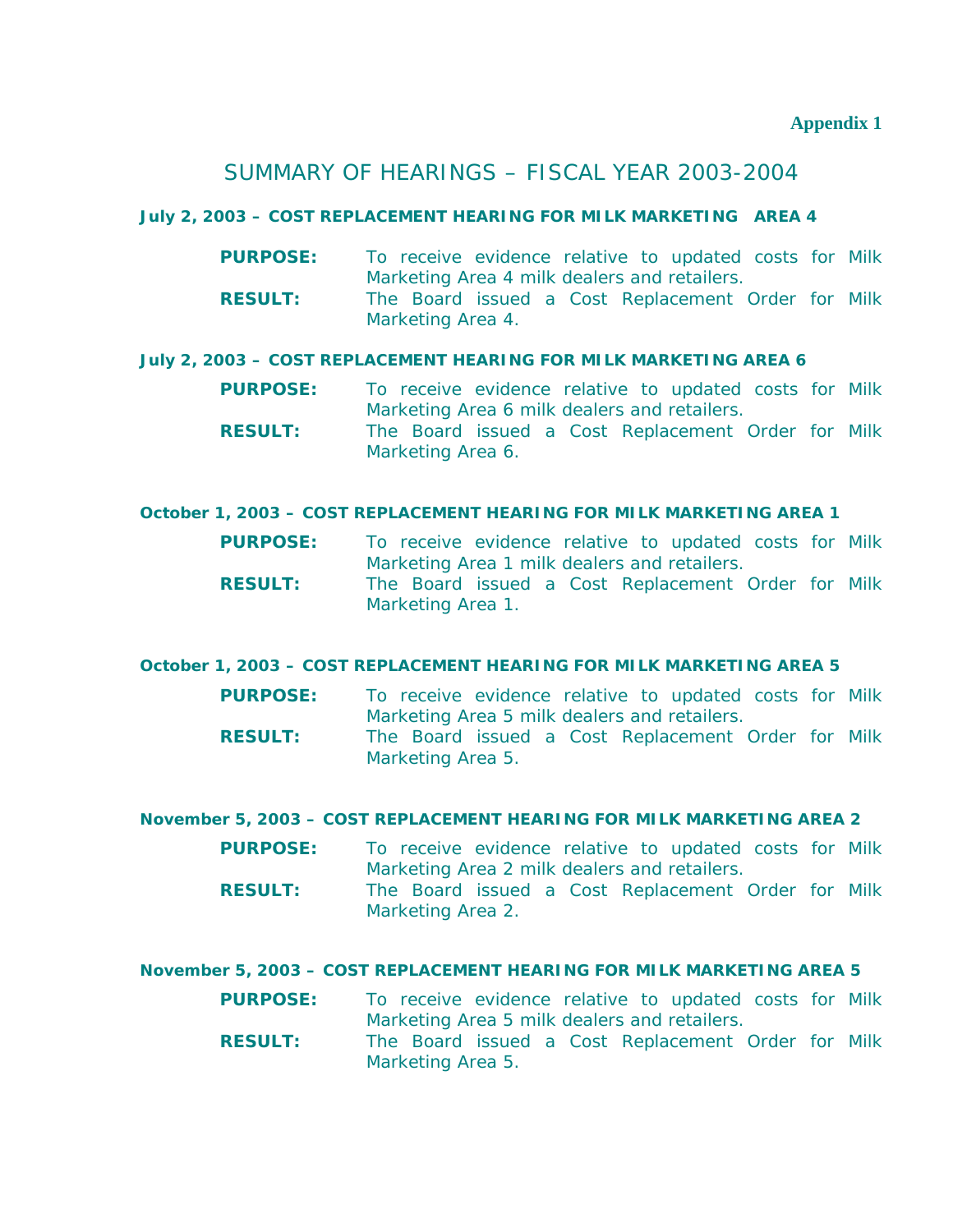Hearings *continued. . .* 

#### **December 3, 2003 – OVER-ORDER PREMIUM, ALL MILK MARKETING AREAS**

- **PURPOSE:** To receive testimony and exhibits concerning the level and duration of the over-order premium.
- **RESULT:** The Board adopted an Order establishing the over-order premium at \$1.65 per hundredweight of milk for all milk marketing areas.

#### **February 4, 2004 – TIMING OF THE INCLUSION OF THE OVER-PRICE PREMIUM IN MINIMUM RESALE PRICES FOR ALL MILK MARKETING AREAS**

- **PURPOSE:** To receive testimony and exhibits concerning the timing of the inclusion of the over-price premium in minimum resale prices. Much of the dairy industry advocated a methodology that would provide for more timely recouping of the over-price premium in minimum resale prices.
- **RESULT:** The Board adopted an order providing for quicker recapture of the over-price premium in minimum resale prices.

#### **April 7, 2004 – COORDINATION OF PRICE ANNOUNCEMENTS BETWEEN THE UNITED STATES DEPARTMENT OF AGRICULTURE AND THE MILK MARKETING BOARD**

 **PURPOSE:** To receive testimony and exhibits concerning changing Board price announcement dates to match those of the United States Department of Agriculture. This change was requested by the Pennsylvania Association of Milk Dealers. **RESULT:** The Board adopted an order providing for Board price announcement to fall on the same dates as United States Department of Agriculture price announcement dates. This change results in a more orderly milk marketing environment.

#### **May 5, 2004 – DIESEL FUEL COST INCREASES**

- **PURPOSE:** To receive testimony and exhibits regarding the effect of diesel fuel cost increases on milk dealers and milk producers.
- **RESULT:** The Board adopted an order providing for an indexing system to adjust minimum resale prices based on changes in diesel fuel prices; as fuel prices increase or decrease, minimum resale prices will increase or decrease to account for the changes in fuel prices on milk processors. The order also provides for an indexed add-on to the overorder premium; as fuel prices increase or decrease, the add-on to the over-order premium increases or decreases to account for the effect of changes in fuel prices on dairy farmers.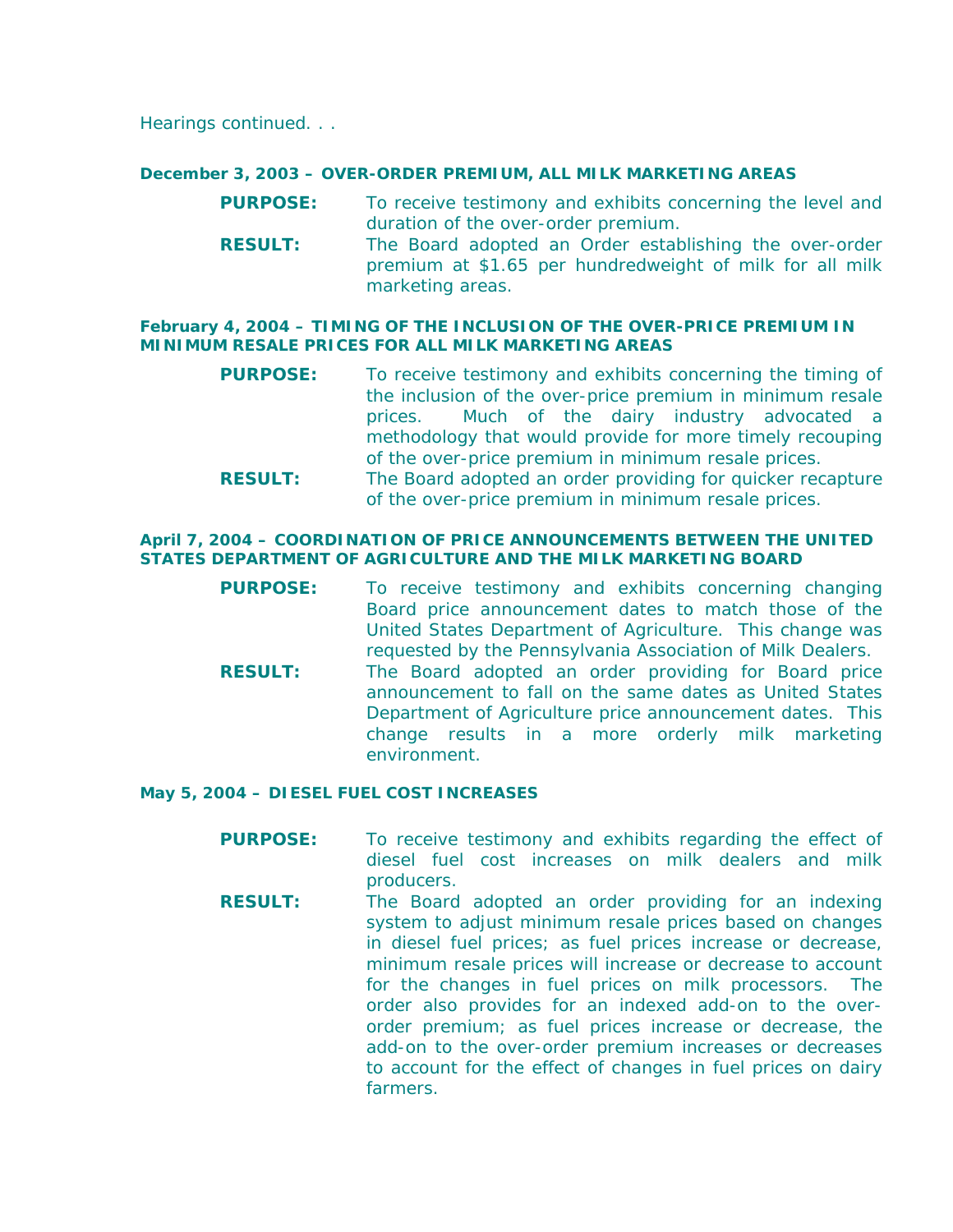Hearings *continued. . .* 

## **May 20, 2004 – WHOLESALE DISCOUNTS AND MINIMUM RETAIL PRICING IN MILK MARKETING AREAS 2, 3, 5, AND 6**

- **PURPOSE:** To receive testimony and exhibits concerning the calculation of wholesale discounts in Milk Marketing Areas 2, 3, 5, and 6, and the application of those discounts when calculating minimum retail prices.
- **RESULT:** The Board adopted an order increasing the retail rate of return from 2.5% to 2.6% in Milk Marketing Area 3. No other changes were made to the retail rates of return or wholesale discount structures in Milk Marketing Areas 2, 5, and 6.

## **May 20, 2004 - OVER-ORDER PREMIUM, ALL MILK MARKETING AREAS**

**PURPOSE:** To receive testimony and exhibits concerning the level and duration of the over-order premium.

**RESULT:** The Board adopted an Order establishing an over-order premium of \$1.30 per hundredweight of milk for all milk marketing areas effective July 1, 2004..



**Chief Counsel Douglas Eberly advises the Board Members and the Secretary during a hearing***.*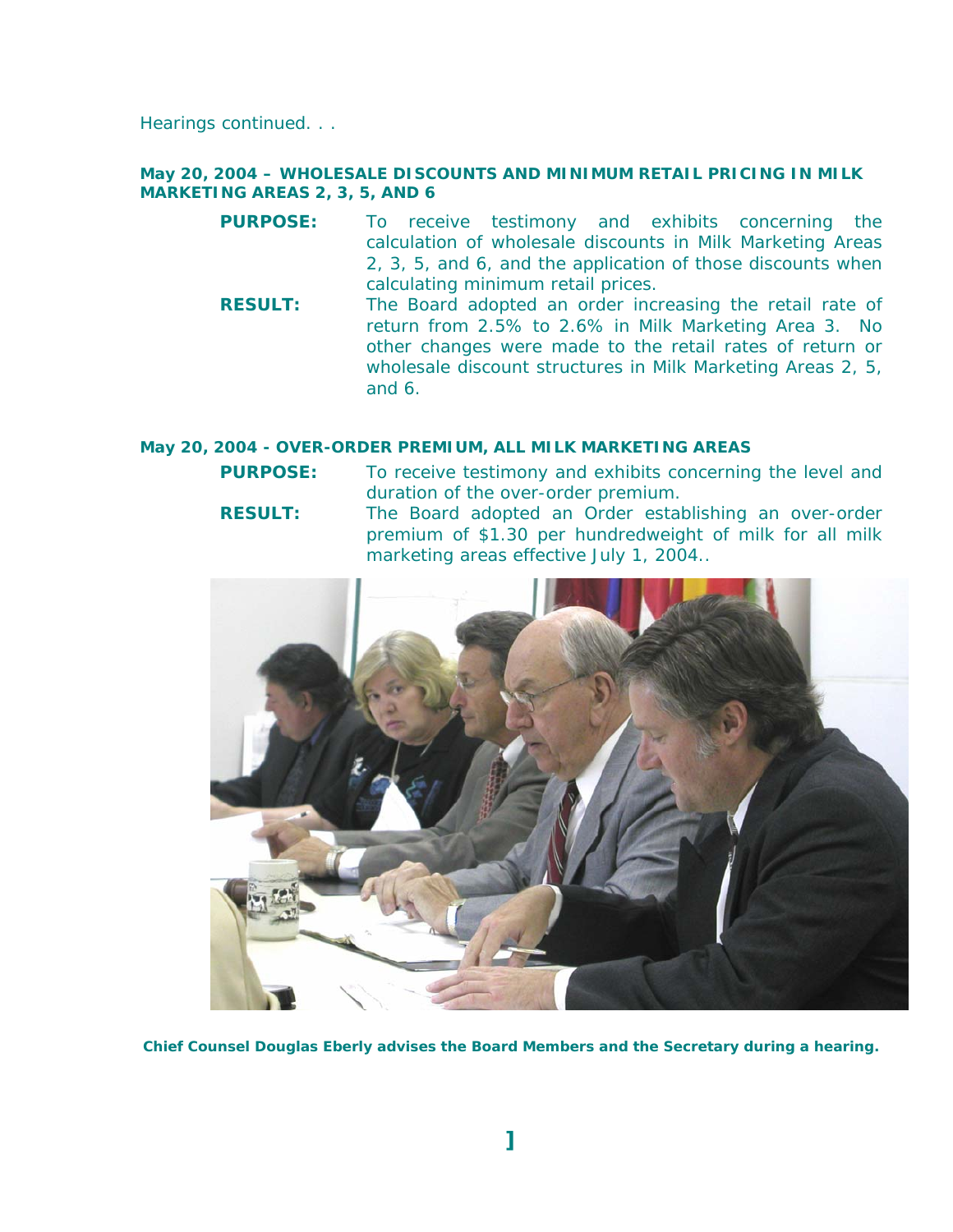# **OFFICIAL GENERAL ORDERS (OGO) – FISCAL YEAR 2003- 2004**

- 1. **June 5, 2003** OGO A-923 Over-Order Premium, establishing an over-order premium of \$1.65 per hundredweight of milk, was adopted by the Board, effective July 1, 2003.
- 2. **October 1, 2003** OGO A-900 (CRO 5) Cost Replacement Order for the South Central Milk Marketing Area (Area 4), was adopted by the Board, effective November 1, 2003.
- 3. **October 1, 2003 –** OGO A-907 (CRO 4) Cost Replacement Order for the Central Milk Marketing Area (Area 6), was adopted by the Board, effective November 1, 2003.
- 4. **November 5, 2003** OGO A-890 (CRO 8), Cost Replacement Order for the Southeastern Milk Marketing Area (Area 1), was adopted by the Board, effective December 1, 2003.
- 5. **November 5, 2003**  OGO A-887 (CRO 8), Cost Replacement Order for the Western Milk Marketing Area (Area 5), was adopted by the Board, effective December 1, 2003.
- 6. **December 3, 2003** OGO A-911 (CRO 3), Cost Replacement Order for the East Central Milk Marketing Area (Area 2), was adopted by the Board, effective January 1, 2004.
- 7. **December 3, 2003**  OGO A-910 (CRO 3), Cost Replacement Order for the Northeastern Milk Marketing Area (Area 3), was adopted by the Board, effective January 1, 2004.
- 8. **December 11, 2003**  OGO A-924, Over-Order Premium, establishing an over-order premium of \$1.65 per hundredweight of milk, was adopted by the Board, effective January 1, 2004.
- 9. **March 3, 2004**  OGO A-925, An Order Regarding Timing and Inclusion of the Over-Price Premium in Minimum Resale Prices for All Milk Marketing Areas, was adopted by the Board, effective March 25, 2004.
- 10. **April 23, 2004**  OGO A-926, An Order Regarding the Timing and Manner of Price Announcements for All Milk Marketing Areas, was adopted by the Board, effective May 1, 2004.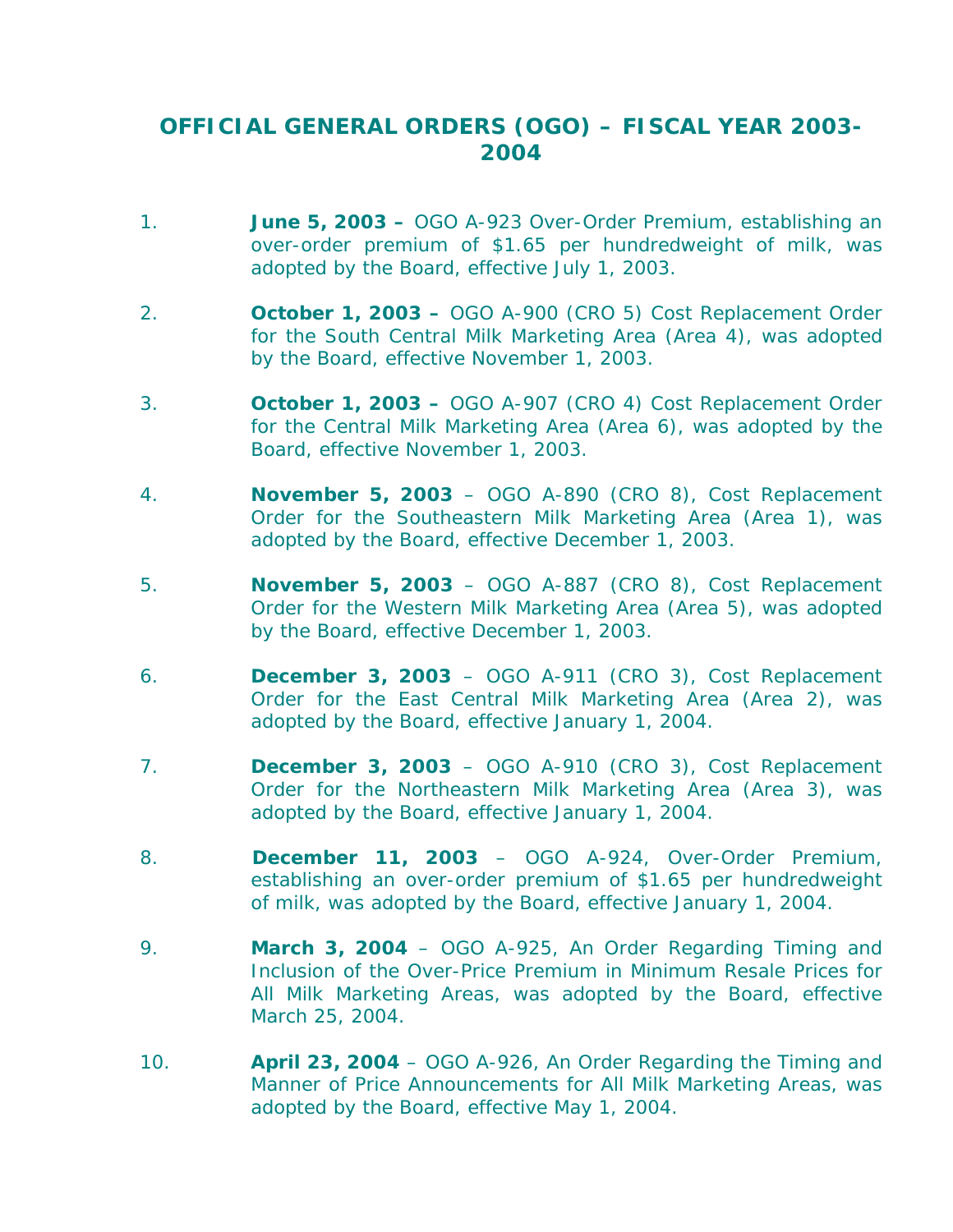Official General Orders *continued. . .* 

- 11. **June 16, 2004**  OGO A-927, An Order Establishing Diesel Fuel Add-Ons to Wholesale Prices and the Over-Order Premium and Establishing a Methodology to Adjust Those Add-Ons, was adopted by the Board, effective July 1, 2004.
- 12. **June 16, 2004** OGO A-928, An Order Regarding Wholesale Discounts and Minimum Retail Pricing in Milk Marketing Areas 2, 3, 5, and 6, was adopted by the Board, effective July 1, 2004.
- 13. **June 16, 2004** OGO A-929, Over-Order Premium, establishing an over-order premium of \$1.30 per hundredweight of milk, was adopted by the Board, effective July 1, 2004.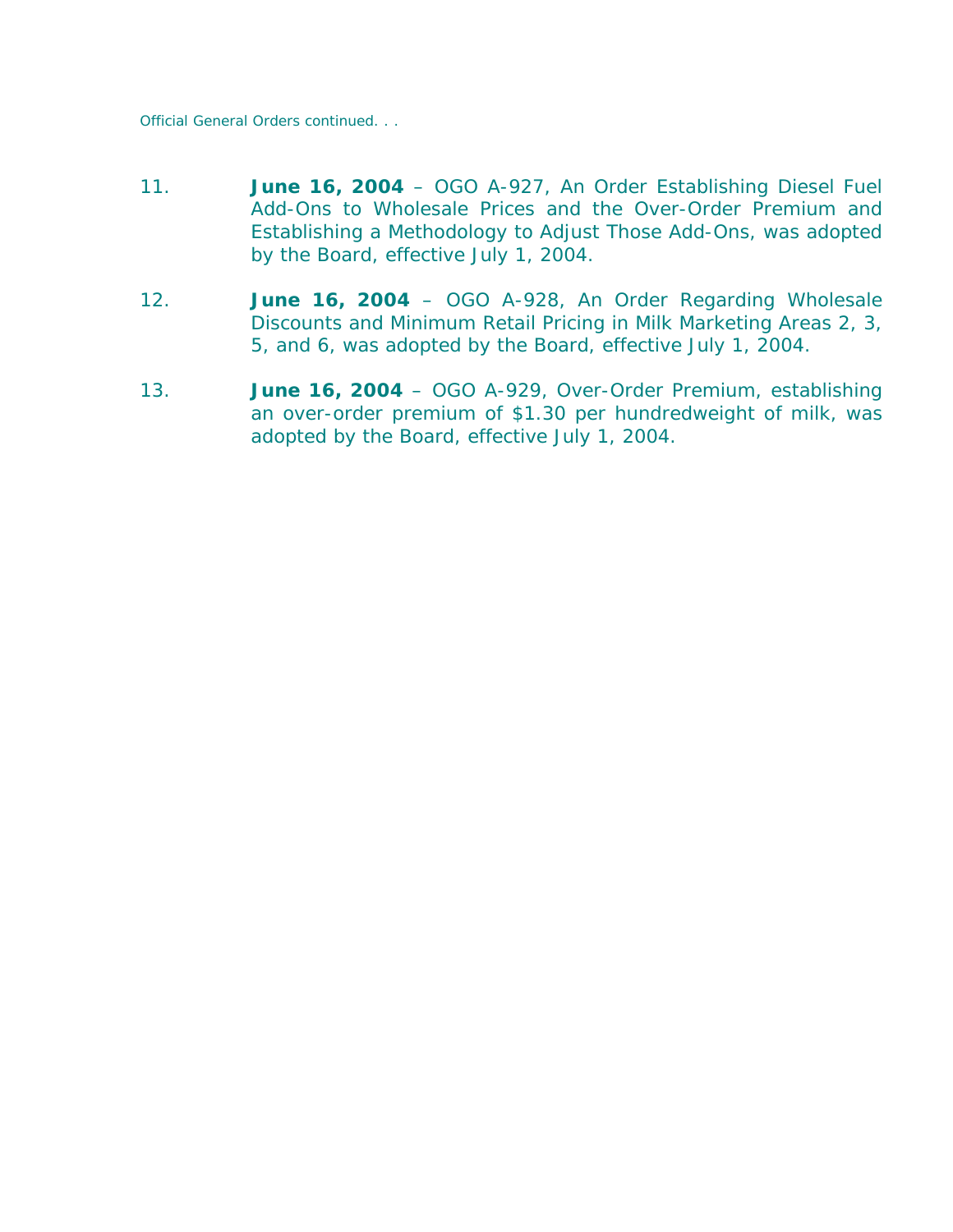## **PENNSYLVANIA MILK MARKETING BOARD** *Appendix 3* **OVER-ORDER PREMIUM EFFECT SEPTEMBER 1988 THROUGH JUNE 2004**

| <b>OGO</b> | <b>HEARING CALL</b>                   |          | <b>PERIOD</b>  |          | <b>MONTHS</b>  | <b>RATE</b> | <b>AMOUNT</b> |
|------------|---------------------------------------|----------|----------------|----------|----------------|-------------|---------------|
| A-856      | <b>DROUGHT</b>                        | 09/01/88 | <b>THROUGH</b> | 02/28/89 | 6              | \$1.05      | \$10,080,000  |
| A-857      | <b>DROUGHT</b>                        | 03/01/89 | <b>THROUGH</b> | 08/31/89 | 6              | \$1.05      | \$10,080,000  |
| A-861      | <b>DROUGHT</b>                        | 09/01/89 | <b>THROUGH</b> | 04/30/90 | 8              | \$1.05      | \$13,440,000  |
| A-865      | <b>DROUGHT</b>                        | 05/01/90 | <b>THROUGH</b> | 06/30/91 | 14             | \$1.05      | \$23,520,000  |
| A-867      | <b>FUEL COST</b>                      | 12/01/90 | <b>THROUGH</b> | 06/30/91 | 7              | \$0.30      | \$3,360,000   |
| A-868      | <b>DROUGHT</b>                        | 07/01/91 | <b>THROUGH</b> | 06/30/92 | 12             | \$1.05      | \$20,160,000  |
| A-869      | <b>FUEL COST</b>                      | 02/01/92 | <b>THROUGH</b> | 06/30/92 | 5              | \$0.25      | \$2,000,000   |
| A-872      | <b>MARKET CONDITIONS</b>              | 07/01/92 | <b>THROUGH</b> | 06/30/93 | 12             | \$0.80      | \$15,360,000  |
| A-877      | <b>MARKET CONDITIONS</b>              | 07/01/93 | <b>THROUGH</b> | 07/31/95 | 25             | \$0.80      | \$32,000,000  |
| A-889      | <b>MARKET CONDITIONS</b>              | 08/01/95 | <b>THROUGH</b> | 08/31/95 | 1              | \$0.70      | \$1,120,000   |
| A-889      | <b>MARKET CONDITIONS</b>              | 09/01/95 | <b>THROUGH</b> | 12/31/95 | 4              | \$0.60      | \$3,840,000   |
| A-892      | <b>MARKET CONDITIONS</b>              | 01/01/96 | <b>THROUGH</b> | 10/31/96 | 10             | \$0.50      | \$8,000,000   |
| A-893      | <b>PRODUCTION COST</b>                | 11/01/96 | <b>THROUGH</b> | 10/31/97 | 12             | \$0.80      | \$15,360,000  |
| A-895      | <b>PRODUCTION COST</b>                | 11/01/97 | <b>THROUGH</b> | 04/30/98 | 6              | \$1.20      | \$11,520,000  |
| A-897      | <b>PRODUCTION COST</b>                | 05/01/98 | <b>THROUGH</b> | 10/31/98 | 6              | \$0.80      | \$7,680,000   |
| A-898      | <b>PRODUCTION COST</b>                | 11/01/98 | <b>THROUGH</b> | 04/30/99 | 6              | \$0.50      | \$5,446,760   |
| $A-901$    | <b>PRODUCTION COST</b>                | 05/01/99 | <b>THROUGH</b> | 05/31/99 | 1              | \$1.45      | \$2,408,440   |
| $A-901$    | <b>PRODUCTION COST</b>                | 06/01/99 | <b>THROUGH</b> | 06/30/99 | 1.             | \$1.26      | \$1,950,895   |
| A-901      | <b>PRODUCTION COST</b>                | 07/01/99 | <b>THROUGH</b> | 07/31/99 | 1              | \$1.81      | \$2,978,083   |
| A-901      | <b>PRODUCTION COST</b>                | 08/01/99 | <b>THROUGH</b> | 08/31/99 | 1              | \$1.65      | \$2,693,176   |
| A-904      | <b>PRODUCTION COST</b>                | 09/01/99 | <b>THROUGH</b> | 09/30/99 | 1              | \$0.40      | \$674,101     |
| A-905      | <b>PRODUCTION COST</b>                | 10/01/99 | <b>THROUGH</b> | 12/31/99 | 3              | \$0.40      | \$2,123,243   |
| A-906      | <b>PRODUCTION COST</b>                | 01/01/00 | <b>THROUGH</b> | 06/30/00 | 6              | \$1.20      | \$12,496,328  |
| A-909      | <b>PRODUCTION COST</b>                | 07/01/00 | <b>THROUGH</b> | 10/31/00 | 4              | \$1.00      | \$6,998,585   |
| A-908      | <b>FUEL COST</b>                      | 04/01/00 | <b>THROUGH</b> | 01/31/02 | 22             | \$0.25      | \$9,593,287   |
| A-909      | <b>PRODUCTION COSTS</b>               | 11/01/00 | <b>THROUGH</b> | 12/31/00 | $\overline{2}$ | \$1.20      | \$4,359,048   |
| A-912      | <b>PRODUCTION COSTS</b>               | 01/01/01 | <b>THROUGH</b> | 06/30/01 | 6              | \$1.40      | \$14,320,611  |
| A-914      | <b>PRODUCTION COSTS</b>               | 07/01/01 | <b>THROUGH</b> | 10/31/01 | 4              | \$1.10      | \$7,714,654   |
| A-914      | <b>PRODUCTION COSTS</b>               | 11/01/01 | <b>THROUGH</b> | 01/31/02 | 3              | \$1.40      | \$7,581,603   |
| A-915      | <b>ADVERSE CONDITIONS</b>             | 02/01/02 | <b>THROUGH</b> | 06/30/02 | 5              | \$1.65      | \$13,624,951  |
| A-916      | <b>ADVERSE CONDITIONS</b>             | 07/01/02 | <b>THROUGH</b> | 08/31/02 | $\overline{2}$ | \$1.65      | \$5,412,514   |
| A-917      | ADVERSE CONDITIONS                    | 09/01/02 | <b>THROUGH</b> | 12/31/02 | 4              | \$1.65      | \$11,370,389  |
| A-918      | <b>ADVERSE CONDITIONS</b>             | 01/01/03 | <b>THROUGH</b> | 02/28/03 | $\overline{2}$ | \$1.50      | \$5,183,941   |
| A-920      | <b>ADVERSE CONDITIONS</b>             | 03/01/03 | <b>THROUGH</b> | 06/30/03 | 4              | \$1.40      | \$9,313,280   |
| A-922      | <b>INCREASED FUEL</b><br><b>COSTS</b> | 04/01/03 | <b>THROUGH</b> | 06/30/03 | 3              | \$0.15      | \$732,169     |
| $A-923$    | <b>MARKET CONDITIONS</b>              | 07/01/03 | <b>THROUGH</b> | 12/31/03 | 6              | \$1.65      | \$16,019,092  |
| A-924      | <b>MARKET CONDITIONS</b>              | 01/01/04 | <b>THROUGH</b> | 06/30/04 | 6              | \$1.65      | \$14,813,704  |

TOTAL \$335,328,855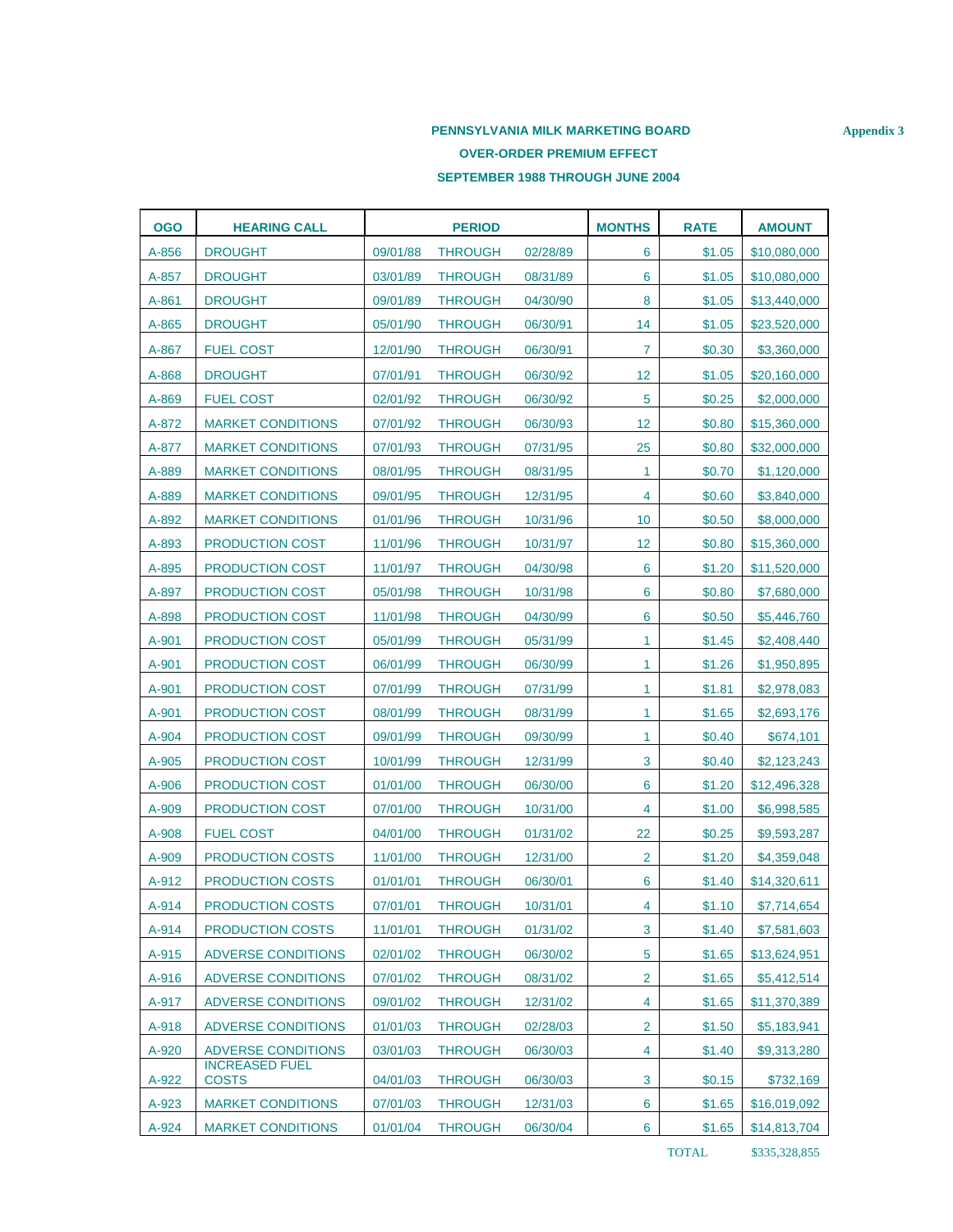#### Pennsylvania Data by County 2003 **Appendix 4** Appendix 4

| <b>County</b>   | <b>MMB</b> Area | <b>Commercial Dairy Farms</b> | <b>Dairy Plants</b> | <b>Haulers</b> | <b>Weigher/Samplers</b> |  |
|-----------------|-----------------|-------------------------------|---------------------|----------------|-------------------------|--|
| Adams           | 4               | 54                            | $\overline{0}$      | $\mathbf 0$    | 22                      |  |
| Allegheny       | 5               | 4                             | 6                   | $\mathbf{1}$   | $\mathbf{1}$            |  |
| Armstrong       | 5               | 57                            | $\mathbf 0$         | 3              | 15                      |  |
| <b>Beaver</b>   | 5               | 34                            | $\mathbf 0$         | 1              | $\overline{2}$          |  |
| <b>Bedford</b>  | 6               | 205                           | $\mathbf 0$         | 3              | 82                      |  |
| <b>Berks</b>    | $\overline{2}$  | 289                           | $6\phantom{a}$      | $\overline{4}$ | 46                      |  |
| <b>Blair</b>    | 6               | 125                           | 1                   | 1              | 26                      |  |
| <b>Bradford</b> | 3               | 361                           | $\overline{2}$      | 9              | 120                     |  |
| <b>Bucks</b>    | 1               | 25                            | 0                   | $\mathbf 0$    | 6                       |  |
| <b>Butler</b>   | 5               | 65                            | $\mathbf{1}$        | $\mathbf{7}$   | 9                       |  |
| Cambria         | $6\phantom{a}$  | 38                            | $\overline{2}$      | $\overline{2}$ | 20                      |  |
| Cameron         | 6               | $\mathbf{1}$                  | $\pmb{0}$           | $\mathbf 0$    | 1                       |  |
| Carbon          | 3               | $6\phantom{1}6$               | 0                   | $\mathbf 0$    | 1                       |  |
| Centre          | 6               | 193                           | 1                   | 1              | 37                      |  |
| <b>Chester</b>  | $\mathbf{1}$    | 303                           | $\overline{2}$      | 3              | 31                      |  |
| Clarion         | 5&6             | 71                            | $\mathbf 0$         | $\overline{2}$ | 10                      |  |
| Clearfield      | 6               | 35                            | 1                   | $\mathbf 0$    | $\mathbf 0$             |  |
| Clinton         | 3               | 109                           | 0                   | 3              | 19                      |  |
| Columbia        | 3               | 47                            | 0                   | 2              | 19                      |  |
| Crawford        | 5               | 232                           | 1                   | $\overline{7}$ | 36                      |  |
| Cumberland      | 4               | 221                           | $\overline{2}$      | 8              | 78                      |  |
| Dauphin         | 4               | 91                            | 3                   | 2              | 21                      |  |
| <b>Delaware</b> | 1               | $\bf{0}$                      | 1                   | $\mathbf 0$    | 1                       |  |
| Elk             | 6               | 11                            | $\mathbf 0$         | $\mathbf{0}$   | $\mathbf 0$             |  |
| Erie            | 5               | 130                           | $\mathbf{1}$        | 9              | 26                      |  |
| Fayette         | 5               | 51                            | $\overline{2}$      | $\overline{2}$ | 12                      |  |
| Forest          | 6               | 5                             | $\mathbf 0$         | $\mathbf 0$    | $\mathbf 0$             |  |
| Franklin        | 4               | 418                           | 1                   | 2              | 51                      |  |
| Fulton          | 4               | 54                            | 0                   | 3              | 43                      |  |
| Greene          | 5               | 7                             | 0                   | $\mathbf 0$    | $\mathbf 0$             |  |
| Huntingdon      | 6               | 115                           | $\overline{0}$      | $\pmb{0}$      | 10                      |  |
| Indiana         | 6               | 132                           | 1                   | 5              | 20                      |  |
| Jefferson       | 6               | 50                            | 0                   | 1              | 4                       |  |
| Juniata         | 4               | 142                           | $\mathbf 0$         | $\mathbf 0$    | 5                       |  |
| Lackawanna      | 3               | 28                            | 0                   | $\mathbf 0$    | $\overline{2}$          |  |
| Lancaster       | 4               | 1,928                         | 5                   | 13             | 266                     |  |
| Lawrence        | 5               | 107                           | 1                   | $\overline{2}$ | 25                      |  |
| Lebanon         | 4               | 265                           | 1                   | $\overline{2}$ | 41                      |  |
| Lehigh          | $\overline{2}$  | 12                            | $\overline{2}$      | $\mathbf{1}$   | $\overline{3}$          |  |
| Luzerne         | 3               | 27                            | $\overline{2}$      | $\mathbf 0$    | $\overline{3}$          |  |
| Lycoming        | 3               | 133                           | $\overline{2}$      | 3              | 14                      |  |
| McKean          | 6               | 22                            | 0                   | $\pmb{0}$      | $\mathbf{1}$            |  |
| Mercer          | 5               | 181                           | $\overline{2}$      | 10             | 37                      |  |
| Mifflin         | 6               | 253                           | 1                   | 5              | 52                      |  |
| Monroe          | 3               | $\mathbf{3}$                  | 0                   | $\mathbf 0$    | $\pmb{0}$               |  |
| Montgomery      | $\mathbf{1}$    | 21                            | 5                   | $\mathbf{1}$   | $\overline{9}$          |  |
| Montour         | 3               | 45                            | $\mathbf 0$         | 1              | 14                      |  |
| Northampton     | 2               | 33                            | 1                   | $\mathbf 0$    | $\mathbf{3}$            |  |
| Northumberland  | 3               | 68                            | 4                   | $\mathbf{0}$   | $\overline{3}$          |  |
| Perry           | 4               | 108                           | 0                   | $\mathbf 0$    | 14                      |  |
| Philadelphia    | $\mathbf{1}$    | $\mathbf{1}$                  | $\overline{2}$      | $\overline{0}$ | $\pmb{0}$               |  |